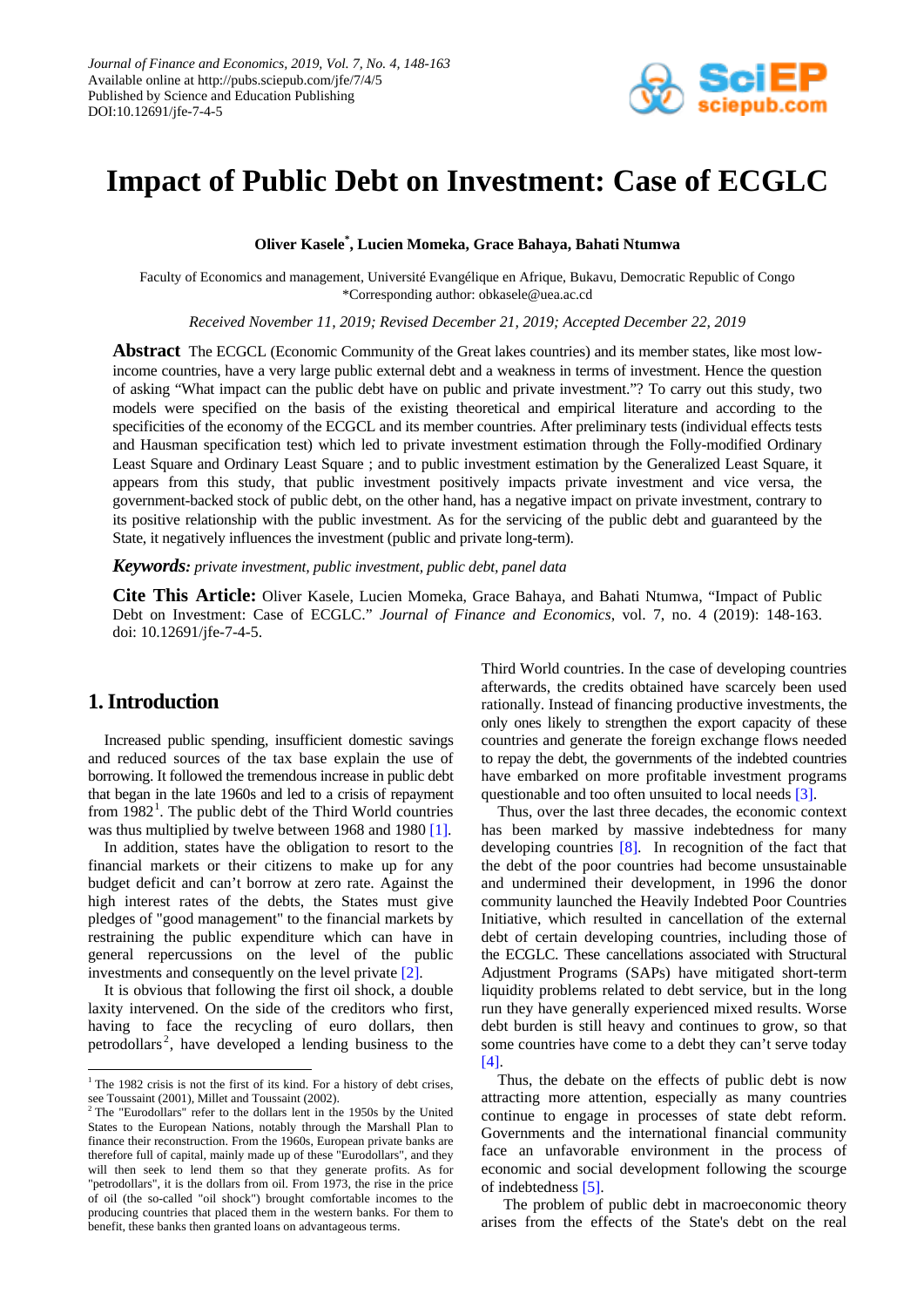economy in general and more particularly on investment [\[6\].](#page-14-6) Since Barro's analyzes, economists have constantly revised their exhausted initial beliefs in Keynesian and neoclassical theories. For the classics the interventionism of the State is a source of market imbalance due to the effects of evictions linked to the increase of the public debt and the interest charge while for the Keynesians, the State must play a key role in the process of economic growth through public spending and especially public investment [\[7\].](#page-14-7)

The debate on the impact of the public debt on investment (public and private) has therefore in recent years been considerable in both the importance of its implications in terms of economic policy and the number of theoretical analyzes; and empirical to which it gave rise [\[8\].](#page-14-3) In most empirical studies, a reduced form of investment or growth equation is used, under which the stock of debt is assumed to affect it either directly or indirectly. Some authors like [\[7\]](#page-14-7) concluded that the debt crisis did not depress the investment. However, others like  $[9,10]$ , as well as [\[11\]](#page-14-9) found results in favor of the virtual debt burden hypothesis. In addition, many other studies have demonstrated the effect of public investment on private investment. The conclusions differ as to the nature of this impact. Some authors like [\[9\]](#page-14-8) as well as [\[12\]](#page-14-10) have resulted in a long-term complementarity relationship, while others such as  $[8]$  and  $[13]$  have confirmed the hypothesis of the eviction effect.

The reference [\[14\]](#page-14-12) has illustrated the external debt relationship, public investment and growth in fifty-five low income countries, and resulted in the following findings that high stock of external debt can depress economic growth in low-income countries through its effects on efficient use of resources rather than depressing private investment. In addition, external debt also affects growth through an indirect effect through public investment. However, the stock of public debt does not seem to depress public investment. For these authors, reducing the debt of low income countries will have a positive impact on their economic growth. So if half of the debt service is channeled, without increasing the budget deficit, then growth could accelerate by 0.5 point per year.

On the other hand, there are few empirical arguments for developing countries on the question of the impact of public investment on private investment, and several studies have confirmed the idea that the effect depends on the degree of complementarity or substitutability between public investment and private investment. The reference [\[9\]](#page-14-8) determined the relationship between indebtedness and private wealth accumulation in 23 countries over the period 1975-1987, interpreted the relationship between public investment and private investment as long-term complementarity and short-term substitutability.

<span id="page-1-0"></span>Compared to other works that we have used, ours presents peculiarities in the sense that it wants to study the temporal aspects close to the current date by integrating in its analysis the last years that these other works n ' did not take it into account. The importance of the sample in the fact that the PANEL data will even be the key to this work is also necessary, especially since we will have to deal with a huge sample. What other authors have not done except for some reports of international organizations. In addition, the insufficiency of such studies for the ECGLC

countries, will make our work a particularity in the sense that it is interested in a whole economic region of enormous importance in terms of economic potential, human, hospital, etc.

The problems of indebtedness and especially of the assignment of the latter are also very acute in Africa and mainly south of the Sahara [\[15\].](#page-14-13) For this, throughout our work we will undertake a study that will address the impact of public debt on investment by bringing all our thinking on ECGLC member states.

Comparing the last two years for each ECGLC Member State, we observe the decrease in the stock of public debt related to Gross National Income<sup>[3](#page-1-0)</sup>, the increase in the public debt service relating to exports in terms of these states' commitment to repaying the debt<sup>[4](#page-1-0)</sup> as well as the decrease in the level of investments (public and private)<sup>[5](#page-1-0)</sup>. Based on these three observations, we note that in the three ECGLC member states, much more resources are devoted to debt repayment than to capital expenditures. The high level of this indicator (debt service) in relation to the evolution of the level of investment in the ECGLC member states is problematic even though we know that the objectives for sustainable development suggest to highly indebted poor countries. (HIPCs) to spend more than 35% of their GDP on investment with a view to achieving a 7% growth rate by 2020.

In view of all this, even though the governments of the ECGLC member states still tend to use borrowing to ensure a balanced budget and thus have the necessary means to finance public investments without trying to asphyxiate those of the private sector; a major concern is: What influences the change in the level of investment in ECGLC member states? From this overarching question, two other questions that merit particular attention deserve special attention: What is the impact of public investment on private investment in ECGLC member states? What is the impact of stocks and services of public external debt on investment in ECGLC member states?

Thus, supporting the studies of  $[16]$  and those  $[9]$ , we say that domestic credit, the terms of trade, the real exchange rate, the public debt, interest, the rate of inflation, real GDP growth, external aid and population growth explain the variation in investment in the ECGLC member states. The same studies by [\[9\]](#page-14-8) urge us to advance the idea that public investment has a long-term complementarity relationship and short-term substitutability for private investment in ECGLC member states. On the other hand, using the work of  $[13]$  as well as those of  $[14]$ , we say that the stock and service of public external debt would negatively influence investment in Member States of the ECGLC.

<u>.</u>

<sup>3</sup> For Burundi, outstanding debt rose from 1.1% to 1.0% between 2014 and 2015. For the DRC, outstanding debt increased from 1.5% to 1.4% between 2015 And for Rwanda, the outstanding public debt rose from 0.7 to 0.6% between 2014 and 2015.

<sup>4</sup> For Burundi, the public debt service ratio rose from 8.8 to 13.7% between 2014 and 2015. For the DRC, the ratio of public debt service rose from 3.1 to 3.3% between 2014 and 2015 and for Rwanda, the ratio of public debt service rose from 2.2 to 3.4% between 2014 and 2015.

 $^{\circ}$  For Burundi, the investment rate rose from 29 to 28% between 2014 and 2015. For the DRC, the investment rate rose from 22 to 21% between 2014 and 2015 And for Rwanda, the rate of investment rose from 26% to 25% between 2014 and 2015.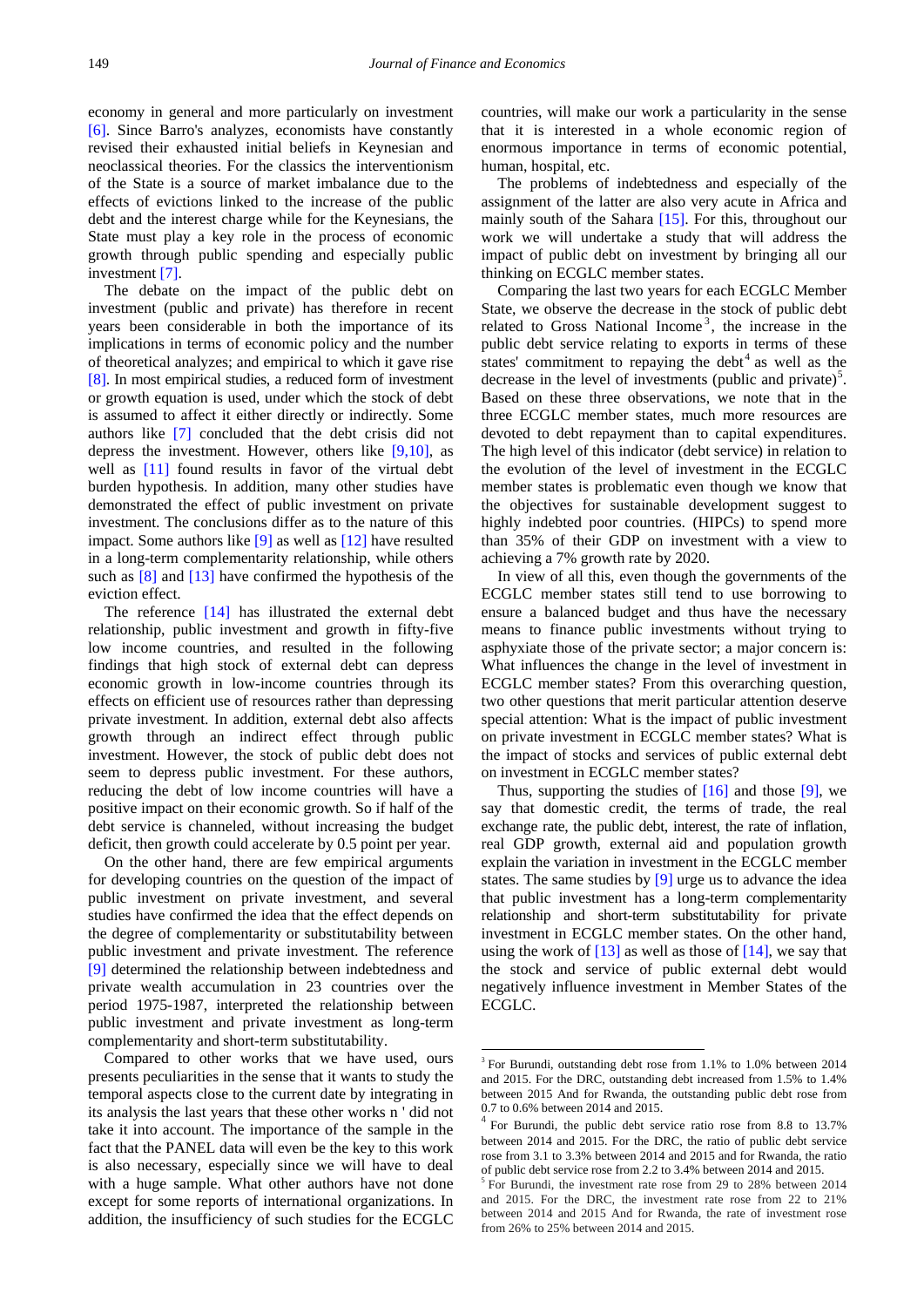The main objective of this study is to examine the effects of public debt on investment (public and private), without neglecting the other determinants of the latter. In addition to this objective, this work proposes in the institutional framework of ECGLC member states to describe the evolution and structure of certain macroeconomic indicators having influence on public or private investment and to identify possible links between them. It will also discuss the impact of public investment on private investment.

We chose this topic to deal with phenomena that hinder the economic performance of countries, namely: a huge and poorly negotiated public debt as well as poorly chosen and poorly managed public investment projects. In reality, each country undoubtedly presents specificities that make the weight of the debt not felt in the same way. Therefore, the analysis of the impact of public debt on the level of investments for a country is of major interes[t \[4\].](#page-14-4)

The study of the relationship between borrowing and investment is therefore of practical interest for a number of reasons: the persistence of fiscal deficits for ECGLC member countries, sometimes low annual growth rates due to shortcomings public and private investments. On the theoretical level, it is a question of highlighting two seemingly distant but closely related issues of question, namely public debt and investment. In terms of "operational" interest, the question is whether the public debt is virtuous, that is, how is it likely to turn into productive investment, a source of economic growth. The empirical determination of the impact of the public debt on investment would be likely to guide economic policy choices in the ECGLC member states.

These investigations are carried out within the space of the ECGLC member states, which is a community of three sovereign states: the Democratic Republic of Congo, the Republic of Burundi and the Republic of Rwanda. They focus on the time span from 1960 to 2015. Period during which the public debts have increased enormously in all countries including those of the ECGLC.

In addition to the introduction and the conclusion, our work is articulated around three points. The first point is devoted to the presentation of the material and methodological approach necessary to test our hypotheses. The results of our analyzes results and the different tests to be carried out will be presented in the second point. The third chapter is devoted to the discussion of the results.

### **2. Literature**

### **2.1. Theoretical Review**

#### **2.1.1. The Debt and Investment Relationship**

Three approaches to the relationship between debt and investment can be distinguished:

- According to the first, external debt is considered as a return of capital with positive effects on domestic savings, investment and growth. Proponents of this argument assume that foreign savings are complementary to domestic savings;

- For [\[17,18\],](#page-14-15) who are the proponents of the second acceptance, if the future debt of a country tends to be higher than its repayment capacity, servicing its debt will be a growing function of its production, thus discouraging domestic and foreign investors. Fearing that production will be taxed by the state as debt servicing progresses, potential investors will be reluctant to bear immediate costs to increase future production. This is the thesis advanced by the authors of the theory of "overindebtedness" or the "virtual burden of debt";

- Proponents of the third approach attempted to reconcile the two previous viewpoints by developing models with non-linear effects of debt on investment and growth  $[19]$ .

After drawing theoretical lessons on the debt and investment relationship, we will expose those relating to the link public investment and private investment.

### **2.1.2. Relationship between Public Investment and Private Investment**

Because of the importance of public investment in developing countries, it is necessary to analyze its complementarity or substitutability with private investment. Theoretically, the accelerator effect and the crowding out effect of public investment on private investment can be taken into account. But a priori the net impact remains indeterminate.

For (International Monetary Fund, 1990), there is a positive impact between public investment and private investment, and this impact manifests itself when one particularly analyzes the share of public investment for infrastructure and not the total public investment. Thus, any increase in public investment also increases private investment because of the creation of new infrastructure that subsequently attracts private investors.

For [\[20\]](#page-14-17) on the other hand, the idea of an effect of crowding out public investment has long prevailed in the elaboration of structural adjustment programs. However, the crowding out effect in developing countries does not manifest itself in the same way as in developed countries. It is quite likely that it will take one of three forms:

- First, the limited size of markets in most developing countries can mean that public investment in productive sectors exposes private firms, thus causing a real crowding out effect;

- Secondly, the final foreclosure effect can take place as if all agents are organizing to limit their credit pool;

- Third, public investment financing through its effects on inflation and debt accumulation can create uncertainty in the business environment [\[21\].](#page-14-18) In contrast, endogenous growth models tend to revive the role of public investment modeled by BARRO in 1990.

### **2.2. Empirical Review**

#### **2.2.1. Public Debt and Investment: Empirical Studies**

An abundant literature has established the possible existence of a link between the stock of external debt and private investment (virtual debt burden or debt overhang). In most studies, a reduced form of investment or growth equation is used, under which the stock of debt is assumed to affect it either directly or indirectly. In some countries, authors like [\[7\]](#page-14-7) concluded that the debt crisis did not depress investment. However, others like [\[9,10,11,22\]](#page-14-8)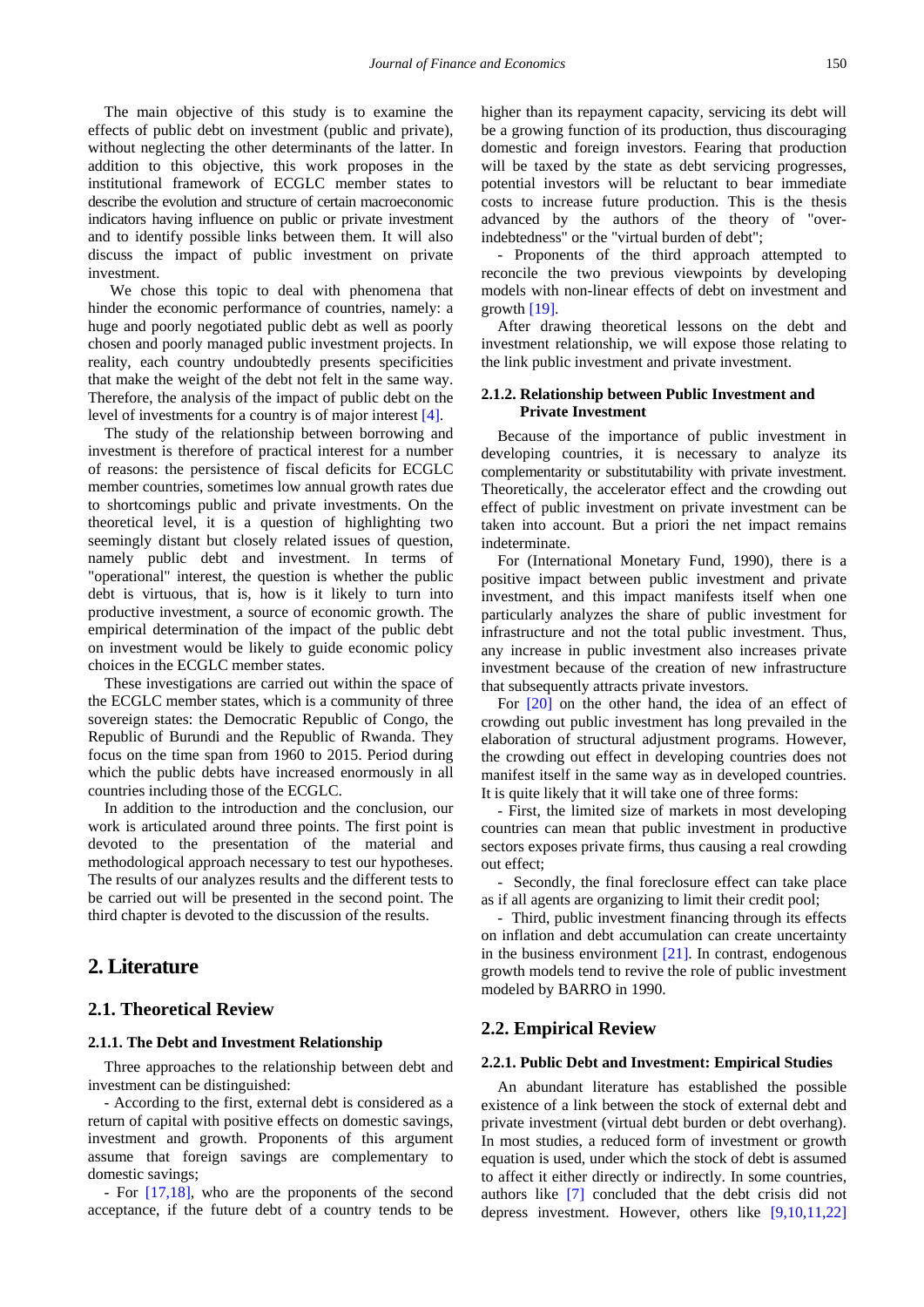found results in favor of the virtual burden hypothesis debt. This empirical review will be organized around two poles. A first cluster will bring together the few conceptions that public debt has a positive impact on investment and growth. The second pole will be devoted to authors who assume a negative effect of the debt.

For theories in favor of a positive impact of the debt [\[23\],](#page-14-19) studying the behavior of investment in data from fifteen debtor countries during the period 1971-1987, concluded that public debt does not act on the pace and volume of investment private. In the model they used, the investment rate is a function of the debt ratio, the net transfers, the savings volume and the real interest rate and the previous level of investment. The estimation of this function has shown that the relation between the weight of the debt and the investment is not negative.

The results of [\[19\]](#page-14-16) on the correlation between debt and private investment in developing countries in the 1980s, show that the high level of the stock of debt does not appear to have a very great power in the explanation the decline in investment.

The reference [\[24\]](#page-14-20) finds for a sample of 54 developing countries (including 14 highly indebted countries) that the inclusion of three additional explanatory variables (fiscal balance, inflation and openness) leads to the rejection of statistical significance of the negative effect of external debt on investment and growth.

The reference [\[25\]](#page-14-21) concluded in their work on Turkey that external indebtedness has had a positive effect on private investment during the import-substitution industrialization, and over-indebtedness failed to curb investments. According to these authors, this positive correlation between external debt and private investment is explained by the fact that the private sector has replaced the public sector as an external borrower.

There are also other studies showing favorable effects of the external debt, notably those of the [\[26\]](#page-14-22) for the period 1980-1986 and [\[27\]](#page-14-23) for Bangladesh, Indonesia and South Korea. After these few studies in favor of a positive impact of the external debt on investment and growth, we will develop the points of view of the authors who have found results verifying the hypothesis of the "virtual debt burden" and that of the "Laffer curve of debt".

For theories in favor of the "debt burdent" hypothesis, Several empirical studies have been developed to test the effects of disincentives and crowding out of the external debt burden on private investment in developing countries using ordinary least squares estimation methods. Most of these studies find one or more debt variables negatively significant and correlated with private investment.

This is the case of an IMF (International Monetary Fund) study (1989) [\[28\]](#page-14-24) that assessed the investment behavior and growth rate of gross domestic production (GDP) in heavily indebted countries before and after the onset of the crisis of external debt. The investment-to-GDP ratio lost ten points from its 1975-79 level and seven points from 1980-81. This study concluded that the poor performance of investment in highly indebted economies with problems servicing their debt is related to the demotivating effect of the debt burden.

The reference [\[9\]](#page-14-8) examined the relationship between indebtedness and private accumulation in 23 countries over the period 1975-1987. They found that the coefficients of the two debt variables (the debt service ratio and the debt ratio measured by the ratio of debt stock to GDP) are negative and significant at 1%. Indebtedness would therefore have an unfavorable empirical effect on private investment. The authors have shown that the effects of debt on investment are more accentuated during the crisis period (1978-1982) than during the other two periods considered.

The reference [\[14\]](#page-14-12) shows the relationship of external debt, public investment, and growth in fifty-five lowincome countries, yielded the following results:

- The high stock of external debt can depress economic growth in low-income countries through its effects on the efficient use of resources rather than depressing private investment;
- External debt also affects growth indirectly through public investment. However, the stock of public debt does not seem to depress public investment;
- They believe that debt negatively affects growth beyond a threshold of 50% of GDP.

For these authors, reducing the debt of low-income countries will have a positive impact on their economic growth. So if half of the debt service is channeled, without increasing the budget deficit, then growth could accelerate by 0.5 point per year.

The reference [\[29\]](#page-14-25) conducting an econometric analysis of panel data (68 countries, 1970-1991 period) also seem to validate the debt burden hypothesis for African countries in general: in the equations that explain the rate real growth per capita on the one hand, the investment rate on the other hand, the variable external debt ratio is significant, albeit slightly in the second case. According to their estimates, a reduction in the debt ratio (external debt divided by GNP) of 10% would lead to an increase in the growth rate of African economies of 0.3%, and a 0.4% increase in the rate of investment.

The reference [\[30\]](#page-14-26) using a simultaneous equation estimation procedure, also highlighted a public debt effect on low-level private investment (elasticity of -0.03) but strongly significant. However, it is clear that their results show no effect of public debt on public investment.

The reference [\[22\],](#page-14-27) in turn, empirically examined the disincentive effect and the crowding-out effect of the debt burden using panel data for a sample of fifty-three lowand middle-income countries during the 1990s. In their model, they used the investment-to-GDP ratio as a function of the growth rate, the debt-to-export service ratio, the illiteracy rate approximated by the level of capital underdevelopment and the lagged value of the investment rate. The results of their estimation show that the ratios of the debt-to-export ratio and the debt-toincome variable are significant at the 1% level. As for the debt service, it has a significantly negative coefficient. These results support the existence of a crowding out effect on private investment.

The reference [\[11\],](#page-14-9) examining the experience of thirteen highly indebted countries from 1971 to 1992, finds a significantly negative relationship between the level of external debt and private investment at the 1% level. He also argued that the debt burden affects private investment through two channels:

 The first is that of the direct effect of disincentives which gives rise to fears of the appropriation of the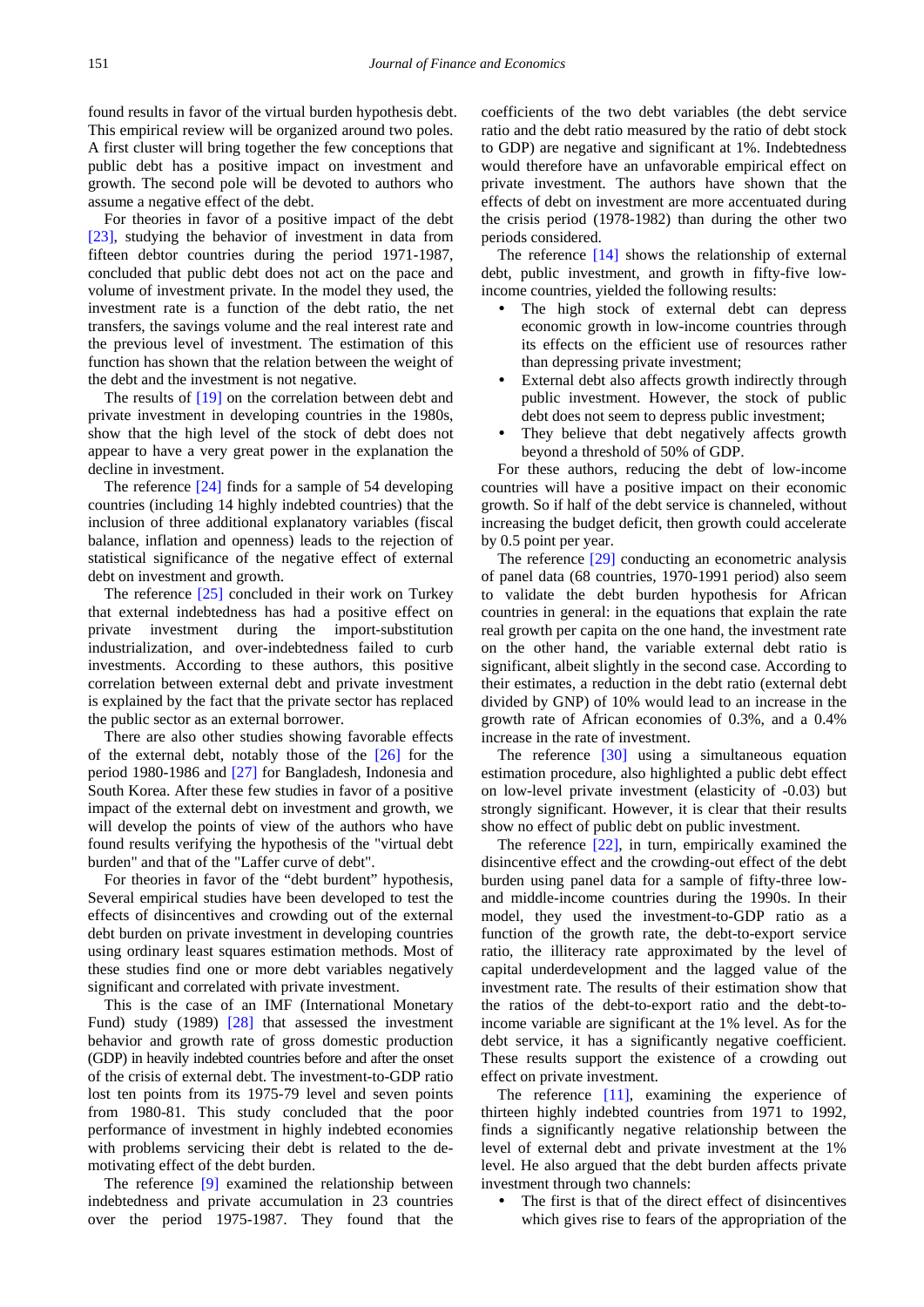funds invested by the State in order to service the debt;

 The second channel is the indirect effect that is manifested through adjustment measures undertaken to address debt servicing difficulties, such as import reductions and declining public sector investment.

The reference [\[31\]](#page-14-28) produce the same results using panel data for a sample of fifty-three low- and middle-income countries during the period 1970-1999. UNECA (1998) examined the dynamic effects of external debt on the rate of private investment in Africa. The article shows how, in a country that exceeds the critical threshold of external debt accumulation, negative effects on private investment develop. The results of this study showed that most African countries could not reverse the trend during the period 1970-1994. He says the problem of external debt in Africa has led to the collapse of private investment. According to the findings of this same study, the debt burden begins to affect private investment from a critical threshold of 33.5% of debt accumulation relative to GDP. This study goes further by indicating that beyond the accumulated debt, the burden of its service makes the problem more complicated and thus it is difficult to stimulate investment and consequently growth.

The reference [\[32\]](#page-14-29) in its empirical study of thirty-three countries in sub-Saharan Africa also finds arguments in favor of the hypothesis of the virtual burden of debt. While tests to assess the effect of the virtual debt burden have been conclusive for most panel data, the same is true for some studies applied to isolated countries.

The reference [\[33\]](#page-14-30) also shows that the impact of indebtedness on private investment in a sample of Latin American countries is generally positive before 1981 (except in Mexico), but that it has fallen sharply after crisis of 1982, without becoming systematically negative. In addition, it shows that the sensitivity of private investment to other determinants is changing after the debt crisis.

Studies were also carried out for some particular African countries. For example, [\[13\]](#page-14-11) assessed the impact of external debt on investment and growth in a study of Kenya during the period 1970-1999. His findings show that current debt flows stimulate growth and private investment while the flows of the old debt depress them. He also showed that the debt service ratio crowds out private investment at a statistically significant 12%. However, changes in the past debt service ratio positively affect the investment to a percentage of three points.

### **2.2.2. Empirical Analysis of the Relationship between Public Investment and Private Investment**

Many empirical studies have demonstrated the effect of public investment on private investment. The conclusions can differ as to the nature of this impact. Some authors have achieved complementarity, while others have confirmed the hypothesis of the crowding out effect. The idea of an eviction effect has long prevailed, especially in the elaboration of structural adjustment programs. On the other hand, endogenous growth models have tended to revive the role of public investment in increasing private investment.

In addition, there are few empirical arguments for developing countries on the issue, and several studies have

confirmed that the effect depends on the degree of complementarity or substitutability between public investment and private investment. The reference [\[9\]](#page-14-8) by examining the relationship between indebtedness and private wealth accumulation in 23 countries over the period 1975-1987, interpreted the relationship between public investment and private investment as long-term complementarity and short-term substitutability.

In a study conducted in September 2007 by the Department of Economic Studies and Currency of the BCEAO on the structure of public spending, private investment and economic growth in WAEMU. The assumption of positive externalities of public spending on growth was permissible and was tested in this study. More specifically, it was a question of analyzing, on the one hand, the nature of the link between public investment and private investment in UEMOA countries. On the other hand, it was necessary to analyze the impact of the composition of public spending on growth. The nature of the link between public investment and private investment in UEMOA countries was analyzed using a simple flexible accelerator model. The results obtained established the existence of a ripple effect of public investment on private investment in Côte d'Ivoire, Togo and to a lesser extent in Niger. However, the ripple effect could not be highlighted in Benin, Burkina Faso, Mali and Senegal. The composition of public spending has been decisive in the dynamics of growth in the union. Thus, the increase in the volume of public investment spending was just as beneficial to growth as the increase in its share of total government expenditure.

#### *Positive effect*

Economists have become increasingly interested in the relationship between private investment and public investment. The reference [\[12\]](#page-14-10) studies the possibility of a relationship of complementarity or substitutability between public investment and private investment in developing countries. Their study focused on the behavior of private investment in 24 developing countries. They drew on the investment accelerator model and came to the conclusion that the level of private investment was positively related to the change in real GDP anticipated and negatively influenced by the excess of the ability to invest. Another important result of their study was that the level of private investment was positively influenced by the trend in the level of public investment in infrastructure. In this regard, [\[34\]](#page-14-31) estimated that the empirical result of [\[12\]](#page-14-10) showed that "it is the public capital, long to implement, and therefore expensive in terms of installation, which acts positively on the private investment". Also [\[12\]](#page-14-10) found a significantly positive coefficient for the infrastructure component of public investment.

The reference [\[34\]](#page-14-31) shows in an empirical analysis of private investment that sought to establish the influential relationship between public investment and private investment for four low-income and four middle-income African countries during the 1970s and 1980 using error correction modeling and panel data modeling also find that public investment is positively correlated with private investment in both groups of countries with a strong complementarity impact in those with income way.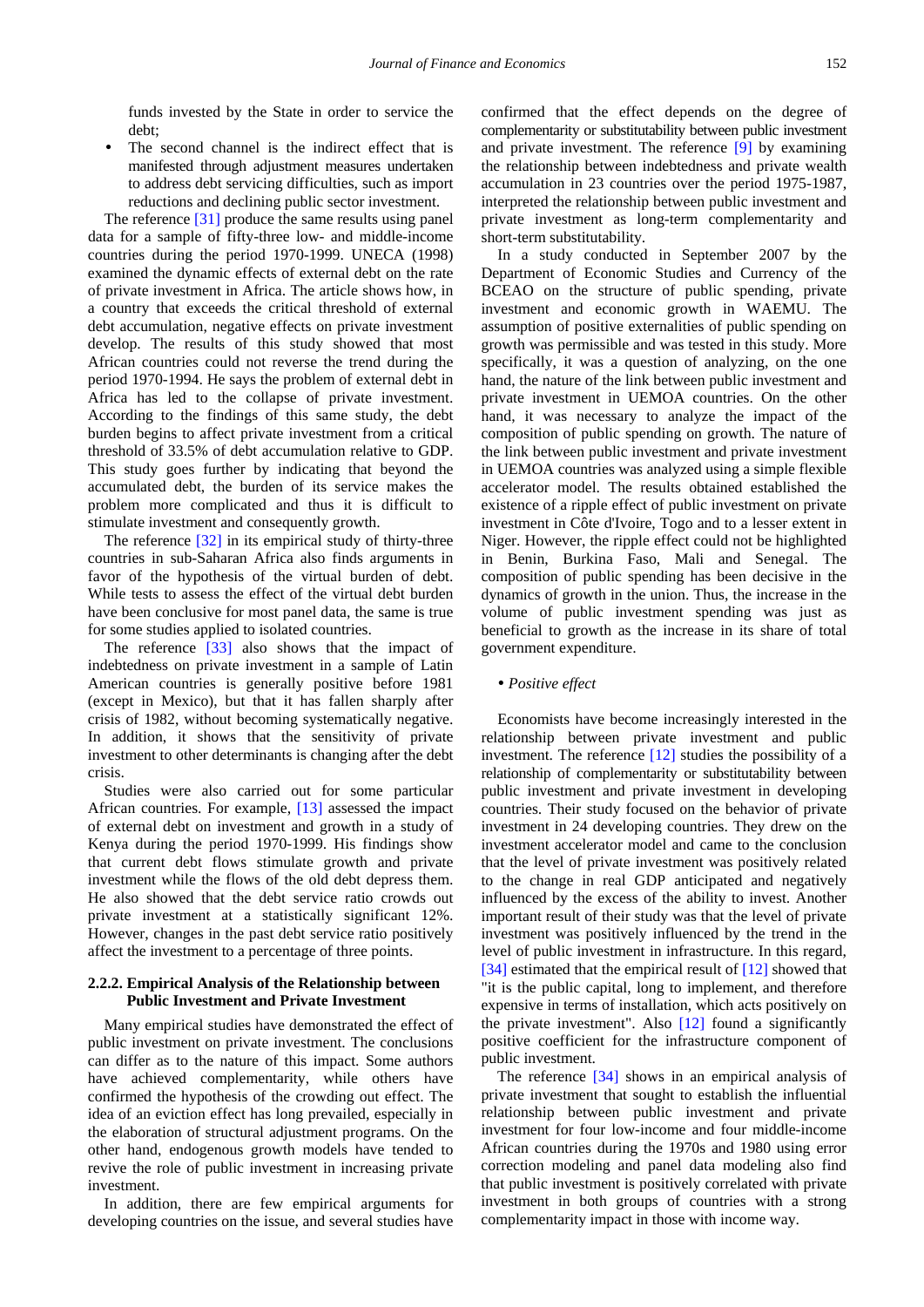Other authors such as [\[12,35\]](#page-14-10) have also shown that the public investment rate globally has a positive influence on private investment in developing countrie[s \[13\].](#page-14-11)

Although all these studies have confirmed the existence of a positive effect of public investment on private investment, there are many others that have had a negative effect.

### *Negative effect*

The reference [\[8\]](#page-14-3) made a study on the impact of public debt on investment in Niger. The period studied was that from the year 1970 to the year 2000. Among the steps taken by the author to achieve the results was that of the examination of the importance of investment in an economy as well as the examination of the link between public investment and private investment. It resulted in the result that in the long term, public investment negatively and significantly influences the rate of private investment. When the state increases the public investment rate by 10%, the private investment rate decreases by 0.9%.

In addition, other work has been approached in this direction. This is the case of [\[13\]](#page-14-11) who shows in his study of Kenya that public investment crowds out private investment, although its coefficient is not statistically significant. The reference [\[30\]](#page-14-26) also obtain a slightly negative relationship between the stock of private capital and the stock of public capital.

### **2.2.3. Demarcation of Our Study to the Aforementioned Works**

Compared to all the above mentioned works, ours presents peculiarities in the sense that it wants to study the temporal aspects close to the current date by integrating in its analysis the last years that these other works had not taken into account. The importance of the sample in the fact that the PANEL data will even be the key to this work is also necessary, especially since we will have to deal with a huge sample. What other writers did not do except some reports from international organizations.

In addition, the insufficiency of such studies for the ECGLC countries, will make our work a particularity in the sense that it is interested in a whole economic region of enormous importance in terms of economic potential, human, hospital, Etc.

# **3. Modeling**

Analysts have so far relatively little studied the determinants of public investment in low-income developing [\[36\].](#page-15-0) In 2001, Jan-Egbert Sturm of the University of Constance (Germany) modeled public investment in developing countries using three sets of determinants:

- Structural variables such as population growth;
- Economic variables such as real GDP growth, public debt, budget deficits and external assistance;
- Politico-institutional variables to measure, for example, political stability. Sturm found that the politico-institutional variables are less significant than the structural and economic variables. (We did

not take this into account in our empirical analysis of public investment, not only because institutional variables proved to be inefficient in explaining public investment in developing countries, but also and especially because of the lack of concrete data).

In view of all the other models taken into account in the empirical lessons, we model public investment as a function of the state-guaranteed public external debt stock, the public debt service ratio and guaranteed by the government. State, the real GDP growth rate, public development aid, budget deficits and the population growth rate.

In 1989, [\[9\]](#page-14-8) examined the relationship between indebtedness and private wealth accumulation in 23 countries over the period 1975-1987. The model they used links the private investment rate to the real GDP per capita in current dollars and its growth rate, the public investment rate, the inflation rate measured on the price index to the consumption, namely the service ratio [ratio between debt service (interest + amortization of the year) and exports of goods and services] and the debt ratio measured by the ratio between the debt stock and the GDP, these two ratios being offset by one period and a vector of the dummy variables to take account of possible shocks or disturbances affecting the rate of private investment. They considered three sub-periods (1975-1978, 1978-1982, 1982-1987) on which they regressed the model.

In view of all the other models taken into account in the empirical lessons, we model private investment as a function of public investment, the stock of public external debt and guaranteed by the State, the service ratio of the public and publicly guaranteed debt, interest rate, domestic credit, terms of trade, real exchange rate, inflation rate, and real GDP growth.

# **4. Methodology**

In the framework of data collection, analysis and data processing, the econometric tests are based on annual macroeconomic series expressed in \$ and%, covering the period from 1960 to 2015 (55 years) and using the database of the World Bank (CD-ROM, World Bank Indicators, 2015), the IMF (International Monetary Fund) and the reports and annexes of the national banks of the ECGLC member states.

The specifications used to model public investment are based on the models proposed by  $[16]$  and taken up by [\[14\]](#page-14-12) in their study entitled "Can Debt Relief Boost the Growth of Poor Countries?" ". Private investment is modeled on the simple flexible accelerator model with a specification borrowed largely from [\[9\].](#page-14-8) Although the specifications of the authors mentioned above are different from ours in the choice of variables, there is a certain similarity as to the form chosen. However, it has been of paramount importance to introduce two notions relating to the public debt, namely: the stock of external public debt and guaranteed by the State as well as the ratio of the service of the public debt and guaranteed by the State.

Thus, to measure the impact of public debt on public investment as formulated in the first hypothesis, the public investment model adopted is written as follows: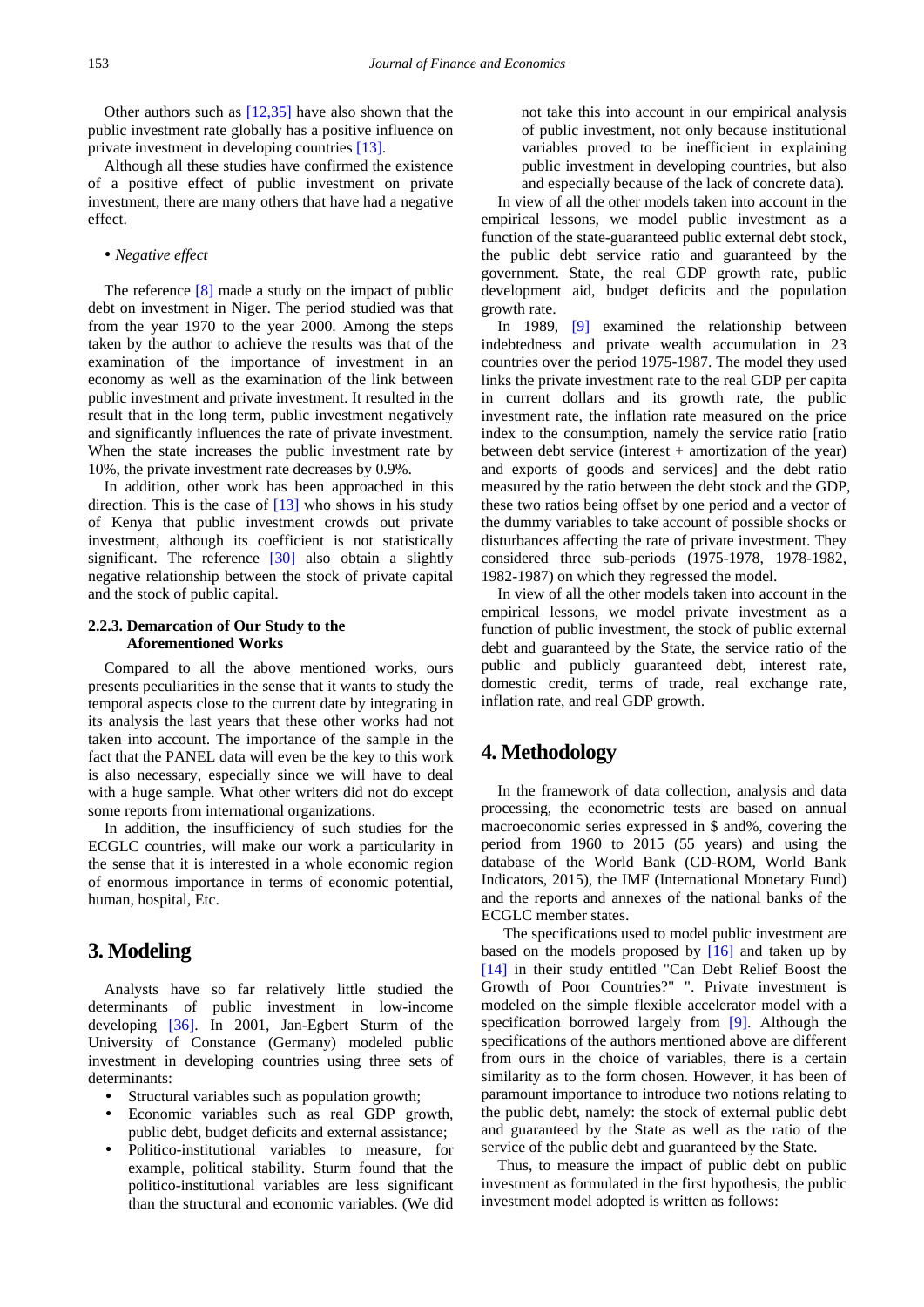$$
INVPUB_t = \alpha_0 + \alpha_1 INVPRI_t + \alpha_2 SDEXTPGE_t
$$
  
+  $\alpha_3 RSDPGE_t + \alpha_4 TCPIBr_t + \alpha_5 APD_t$  (1)  
+  $\alpha_6 DEFICIT_t + \alpha_7 TCP_t + \varepsilon_t$ .

In addition, an estimation will be made to highlight the impact of public investment on private investment and the impact of debt on investment, formulated alternately in the second and third hypotheses. Private investment in ECGLC countries is analyzed from a simple flexible accelerator model in which it is assumed that the production technology is characterized by a fixed relationship between the desired capital stock  $(K_t^a)$  and the expected level of production  $(Y_t^e)$ . The simplest form of the accelerator model is given by the equation:

$$
K_t^d = \alpha Y_t^e \text{ with } \alpha > 0. \tag{2}
$$

The capital stock  $K_t$  adjusts according to the difference between this desired capital stock and the capital stock of the previous period.  $K_{t-1}$  at the speed β. So,

$$
\Delta K_t = \beta \Big( K_t^d - K_{t-1} \Big). \tag{3}
$$

Partly borrowing the Greene and Villanueva specification (1989) [\[9\]](#page-14-8), the adjustment speed  $\beta$  is modeled by the following equation:

$$
log(\beta) = a_1 \cdot log(INVPUB) + a_2 \cdot log(SDEXTPGE)
$$
  
+ a\_3 \cdot log(RSDPGE) + a\_4 \cdot log(TINTr)  
+ a\_5 \cdot log(CRINTB) + a\_6 \cdot log(TERECH) (4)  
+ a\_7 \cdot log(TDCHAr) + a\_8 \cdot log(TINFL)  
+ a\_9 \cdot log(TCPIBr).

Private investment  $(I_n)$  is determined by the current capital stock and the capital depreciation rate  $(\delta)$  according to the following relationship:

$$
I_t^P = \Delta K_t + \delta K_{t-1} \tag{5}
$$

With  $0 < \delta < 1$ .

Using the delay operator L defined by  $LX_t = X_{t-1}$  for any X, the private investment is written:

$$
\left[1 - (1 - \beta)L\right]J_t^p = \alpha\beta\left[1 - (1 - \delta)L\right]J_t^p. \tag{6}
$$

Assuming that  $\beta = \delta$ , that is, the capital depreciation rate remains equal to the capital stock adjustment speed, the long-term equation of private investment then write:  $I_t^p = \alpha \beta Y_t$ . In fact, in the long run,  $Y_t^e = Y_t$  and it can be postulated that  $LX_t = X_{t-1} = X_t$  for a given quantity  $X_t$ . Thus, the private investment equation (INVPR) is given by:

<span id="page-6-0"></span>
$$
log (INVPRI) = log(a_0) + \alpha_1 log (INVPUB)
$$
  
+  $a_2 log (SDEXTPGE)$   
+  $a_3 log (RSDPGE) + a_4 log (TINTr)$   
+  $a_5 log (CRINTB) + a_6 log (TERECH)$   
+  $a_7 log (TDCHAr) + a_8 log (TINFL)$   
+  $a_9 log (TCPIBr) + \varepsilon_t$ .

Before proceeding with data analysis<sup>[6](#page-6-0)</sup>, if the analysis procedure authorizes, it is necessary to carry out two preliminary tests to avoid any fallacious regression: stationarity test and that of cointegration. The stationarity of the series is justified if the mean and the variance are constant over time and if the value of the covariance between two periods does not depend on the time at which the covariance is calculated. Thus, the non-stationarity of a series manifests itself through two components: the presence of a deterministic trend and / or a stochastic tendency.

For model coefficients estimate, knowing that the equations are expressed in logarithm generated by the software in order to directly obtain the elasticities of certain variables (at least for the variables expressed in \$ USD). By introducing from now on the long-term relation that will be the subject of the cointegration test, the specified models are written in the following way:

$$
\Delta \log (INVESPUB_t)
$$

$$
= \alpha_0 + \alpha_1 \Delta \log(INVPRI_t) + \alpha_2 \Delta \log(SDETXPGE_t)
$$
  
\n
$$
+ \alpha_3 \Delta (RSDPGE_t) + \alpha_4 \Delta (TCPIBr_t) + \alpha_5 \Delta \log(APD_t)
$$
  
\n
$$
+ \alpha_6 \Delta \log(DEFICIT_t) + \alpha_7 \Delta (TCP_t) + \log (INVPUB_{t-1})
$$
  
\n
$$
+ \log(SDEXTPGE_{t-1}) + (RSDPGE_{t-1}) + (TCPIBr_{t-1})
$$
  
\n
$$
+ \log(APD_{t-1}) + \log(DEFICIT_{t-1}) + (TCPB_{t-1}).
$$
  
\n
$$
\Delta \log (INVPRI_t)
$$
  
\n
$$
= \alpha_0 + \alpha_1 \Delta \log (INVPUB_t) + \alpha_2 \Delta \log(SDETXPGE_t)
$$
  
\n
$$
+ \alpha_3 \Delta (RSDPGE_t) + \alpha_4 \Delta (TINTr_t) + \alpha_5 \Delta \log(CRINTB_t)
$$
  
\n
$$
+ \alpha_6 \Delta (TERECH_t) + \alpha_7 \Delta (TOCHA_t) + \alpha_8 \Delta (TINFL_t)
$$
  
\n
$$
+ \alpha_9 \Delta (TCPIBr_t) + \log(INVPRI_{t-1}) + \log(INVPUB_{t-1})
$$
  
\n
$$
+ \log(SDEXTPGE_{t-1}) + (RSDPGE_{t-1}) + (TINTr_{t-1})
$$
  
\n
$$
+ \log(CRINTB_{t-1}) + (TERECH_{t-1}) + (TDCHAr_{t-1})
$$
  
\n+ (TINFL\_{t-1}) + (TCPIBr\_{t-1}).

For panel model estimate, starting from the double dimension, individual and temporal that the model of Panel must contain, two tests are carried out: The first one which was of capital importance allows to specify the individual effects for our panel by seeking to discriminate the fixed and random effects. The second one is the homogeneity test and the Hausman specification test. So, it is a question of making a choice between the model of error components or model of random effects and the model of the effects of fixity. If we have to opt for the fixed effects model that are of the form:  $Y_{it} = \alpha_i + X_{it} b +$ **Ɛ** , our specified models will be written as follows :

$$
INVPUB_{it} = \alpha_1 + b_1 INVPRI_{it} + b_2 SDEXTPGE_{it}
$$
  
+  $b_3 RSDPGE_{it} + b_4 TCPIBr_{it} + b_5 APD_{it}$  (10)  
+  $b_6 DEFICIT_{it} + b_7 TCP_{it} + \varepsilon_{it}$   

$$
INVPRI_{it} = \alpha_1 + b_1 INVPUB_{it} + b_2 SDEXTPGE_{it}
$$
  
+  $b_3 RSDPGE_{it} + b_4 TINTr_{it} + b_5 CRINTB_{it}$  (11)  
+  $b_6 TERECH_{it} + b_7 TDCHAr_{it}$   
+  $b_8 TINFL_{it} + b_9 TCPIBr_{it} + \varepsilon_{it}$ .

<u>.</u>

<sup>6</sup> This study uses statistical and econometric tools to test assumptions made using EVIEWS version 8.0, STATA 12.0 and the Excel 2010 operator.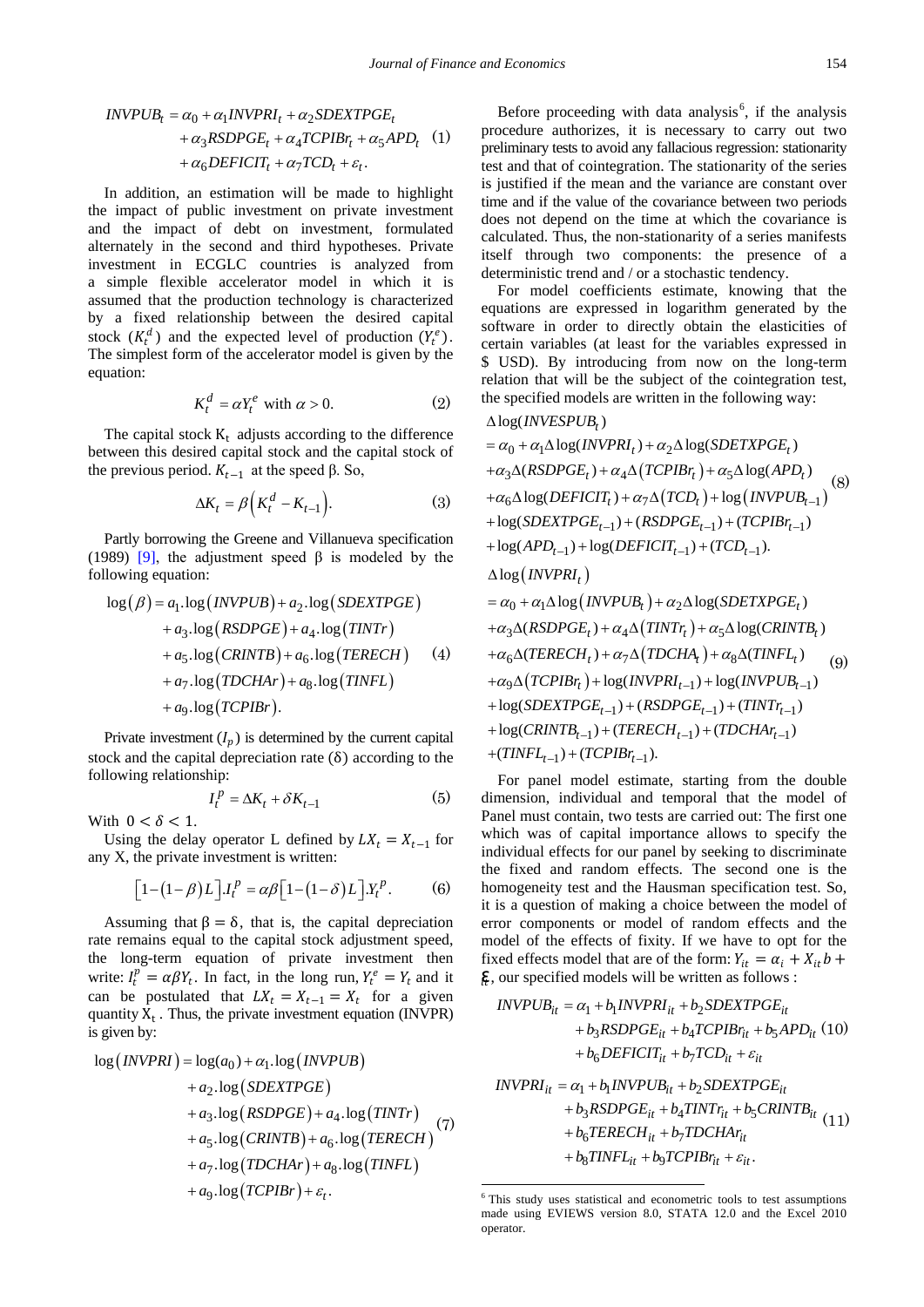# **5. Data Analysis and Results**

### **5.1. Descriptive Data Analysis**



**Figure 1.** Graphical description of the variables of interest

The figures above describe the characteristics of the variables of interest for the three member countries of the Great Lakes economy. According to Jarque-Bera probability, we see that all variables of interest are affecting the absence of the normality hypothesis, their P-Value are less than 5% (0.05). However we can graphically summarize the same statistics for each of these countries (see Figure 2).

The four figures presented above sufficiently prove a certain homogeneity of the descriptive characteristics of the variables of interest.

### **5.2. Econometric Analyzes of Data**

It is interesting to identify the effect associated with each country, that is, an effect that does not change over time, but varies from one country to another. This effect can be fixed or random. In addition to the question of individual effects, the questions of correlation and heteroskedasticity are examined in the context of the data in our possession as well as the question of selection bias, which will also be taken into account to complete certain tests.



**Figure 2.** Graphical description of the variables of interest by country in \$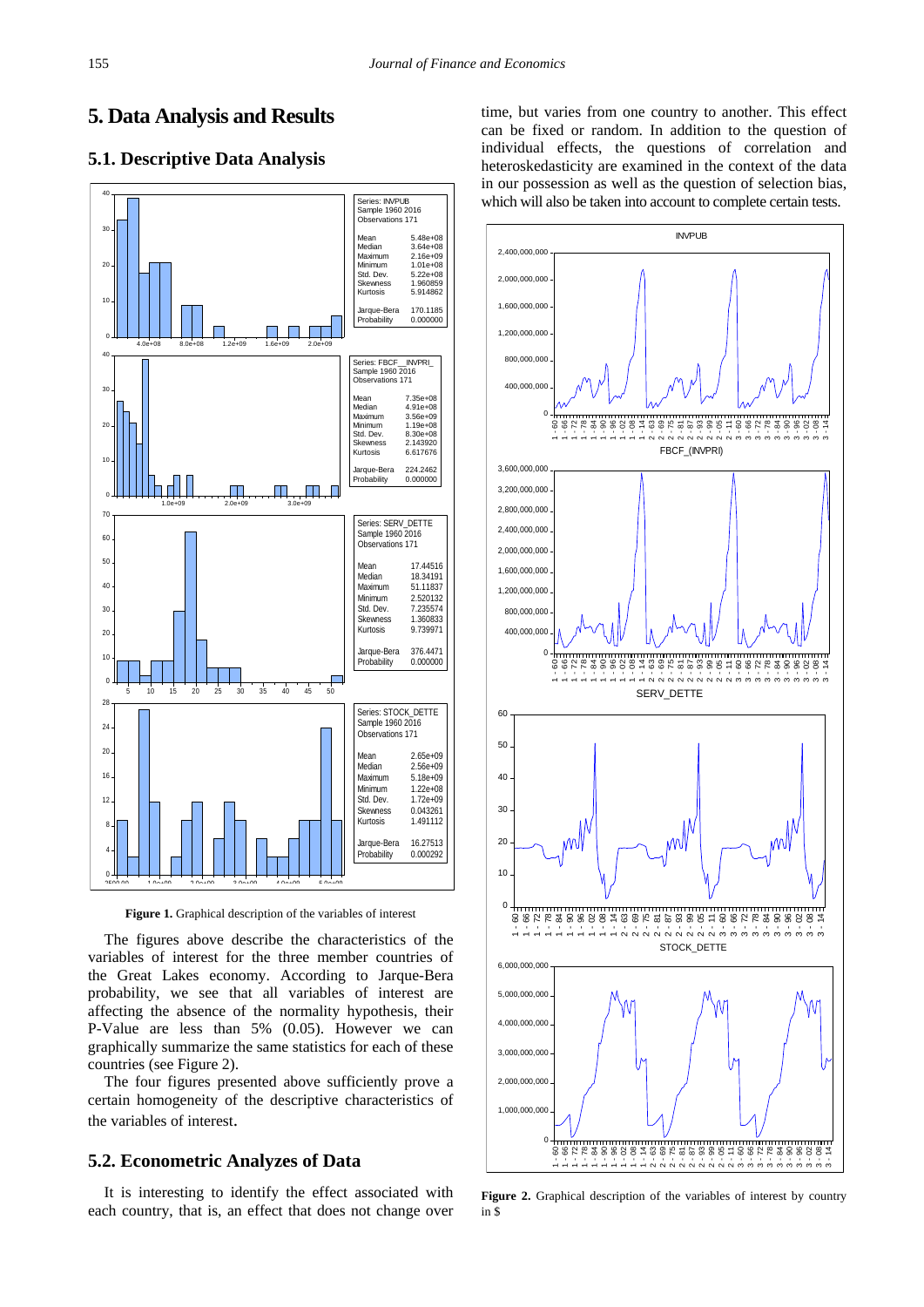According to individual effects presence test, we start by checking if there are indeed individual effects in our data. These effects can be represented by an intercepts peculiar to each country  $u_i$ . We therefore try to test the null hypothesis  $H0: u_i = 0$  in the regression

$$
Y_{it} = \gamma + X_{it}\beta + u_i + e_{it} \sim iid \tag{12}
$$

which is a modeling of the individual effects.

|  |  | Table 1. Individual effects for the first model (INVPRI) |
|--|--|----------------------------------------------------------|
|--|--|----------------------------------------------------------|

| Fixed-effects (within) regression               | Number of obs $= 171$     |  |  |  |  |
|-------------------------------------------------|---------------------------|--|--|--|--|
| Group variable: Country Code                    | Number of groups $=$ 3    |  |  |  |  |
| R-sq: within $= 0.6921$                         | Obs per group: $min = 57$ |  |  |  |  |
| between $= 0.9684$                              | $avg = 57.0$              |  |  |  |  |
| overall $= 0.7873$                              | $max = 57$                |  |  |  |  |
|                                                 | $F(9,159)=39.71$          |  |  |  |  |
| corr(u i, Xb) = $0.4793$                        | $Prob > F = 0.0000$       |  |  |  |  |
|                                                 |                           |  |  |  |  |
| sigma_u .38953299                               |                           |  |  |  |  |
| sigma_e .72440744                               |                           |  |  |  |  |
| rho .22429487 (fraction of variance due to u i) |                           |  |  |  |  |

**Table 2. Individual effects for the second model (INVPUB)**

F test that all  $u_i=0$ :  $F(2, 159) = 2.80$  Prob > F = 0.0638

| Number of obs $= 171$                                           |  |  |  |  |
|-----------------------------------------------------------------|--|--|--|--|
| Number of groups $=$ 3                                          |  |  |  |  |
| Obs per group: $min = 57$                                       |  |  |  |  |
| $Avg = 57.0$                                                    |  |  |  |  |
| $Max = 57$                                                      |  |  |  |  |
| $F(7,161) = 110.73$                                             |  |  |  |  |
| $Prob > F = 0.0000$                                             |  |  |  |  |
|                                                                 |  |  |  |  |
|                                                                 |  |  |  |  |
|                                                                 |  |  |  |  |
| rho .23775658 (fraction of variance due to u i)                 |  |  |  |  |
| $Prob > F = 0.0004$<br>F test that all $u = 0$ : F(2, 161)=8.18 |  |  |  |  |
|                                                                 |  |  |  |  |

Since for the first model (INVPRI), the probability associated with the Fisher test is greater than 5%, we invalidate the null hypothesis that there is a common intercept for this model, which is different for the second model. Thus, individual effects must be included in the first model. To capture the individual effects related to the first model, we will use the "within" estimator (which is the same as the addition of dichotomous variables) which measures the variation of each observation relative to the average of the country to which it belongs *observation* 

$$
Y_{it} - \overline{Y}_t = \beta \left( X_{it} - \overline{X}_t \right) + e_{it} - \overline{e}_t. \tag{13}
$$

The individual effects are therefore eliminated and the MCO estimator can be used on the new variables of the first model.

The Hausman test is a specification test that determine if coefficients of the two estimates (fixed and random) are statistically different. Under the null hypothesis of independence between the errors and the explanatory variables, the two estimators are unbiased, so the estimated coefficients should be slightly different.

**Table 3. First model Hausman test (INVPRI)**

|           | $b =$ consistent under Ho and Ha; obtained from xtreg    |
|-----------|----------------------------------------------------------|
| $B =$     | inconsistent under Ha, efficient under Ho; obtained from |
|           | xtreg                                                    |
| Test: Ho: | difference in coefficients not systematic                |
|           | $chi2(9) = (b-B)'[(V_b-V_B)^(-1)](b-B)$                  |
|           | 5.65<br>$=$                                              |
|           | Prob>chi2 = $0.7739$                                     |
|           | $(V_b-V_B)$ is not positive definite)                    |
|           |                                                          |

#### **Table 4. Second model Hausman test (INVPUB)**

|              | $b =$ consistent under Ho and Ha; obtained from xtreg          |
|--------------|----------------------------------------------------------------|
| $B =$        | inconsistent under Ha, efficient under Ho; obtained from xtreg |
| Test:<br>Ho: | difference in coefficients not systematic                      |
|              | $chi2(9) = (b-B)'[(V_b-V_B)^(-1)](b-B)$                        |
|              | 18.66<br>$=$                                                   |
|              | $Prob > chi2 =$<br>0.0048                                      |
|              | $(V_b-V_B)$ is not positive definite)                          |
|              |                                                                |

The results follow a  $\chi^2$  law with K-1 degree of freedom. For the first model, the p-value (0.7739) being higher than the confidence level (5%), we reject the null hypothesis of the presence of the fixed effects, so for this model we will use the random effects that are effective if there is no correlation between errors and explanatory variables. On the other hand, for the second model, the p-value (0.0048) being higher than the confidence level (5%) we will use the fixed effects for this model.

The hypotheses of homoscedasticity and correlation must be verified. Four tests make it possible to verify if our data respect these hypotheses in the context. With regard to the hypothesis of homoscedasticity (test 1 and test 2), we must check if the variance of the errors of each individual is constant: for every individual i, we must have  $\sigma^2 = \sigma^2$  for all t. For correlation, the new aspect to pay attention to is the possibility of correlation of errors between individuals (test 3). It must also be verified that the errors are not autocorrelated for each individual (test 4).

To test the heteroscedasticity of the residues, we use the Breusch-Pagan Test considering the random effects for the first model and the fixed effects for the second model:

**Table 5. First model Homoscedasticity test (INVPRI)**

| Source   | SS                                              | df  | MS         |  |
|----------|-------------------------------------------------|-----|------------|--|
| Model    | 539897.496                                      | 9   | 59988.6107 |  |
|          | Residual 781.086284                             | 161 | 4.8514676  |  |
| Total    | 540678.583                                      | 170 | 3180.46225 |  |
|          | Number of $obs = 171$<br>$F(9, 161) = 12365.04$ |     |            |  |
|          | $Prob > F = 0.0000$                             |     |            |  |
|          | $R$ -squared $= 0.9986$                         |     |            |  |
|          | Adj R-squared $= 0.9985$                        |     |            |  |
| Root MSE | $= 2.2026$                                      |     |            |  |

The null hypothesis in this case is that all the coefficients of the regression of the residues squared are zero, in short there is homoscedasticity. The alternative hypothesis is that there is heteroscedasticity. Thus, for both models, we reject the null hypothesis ("p-value" <alpha) of homoscedasticity, we can conclude to the presence of heteroscedasticity.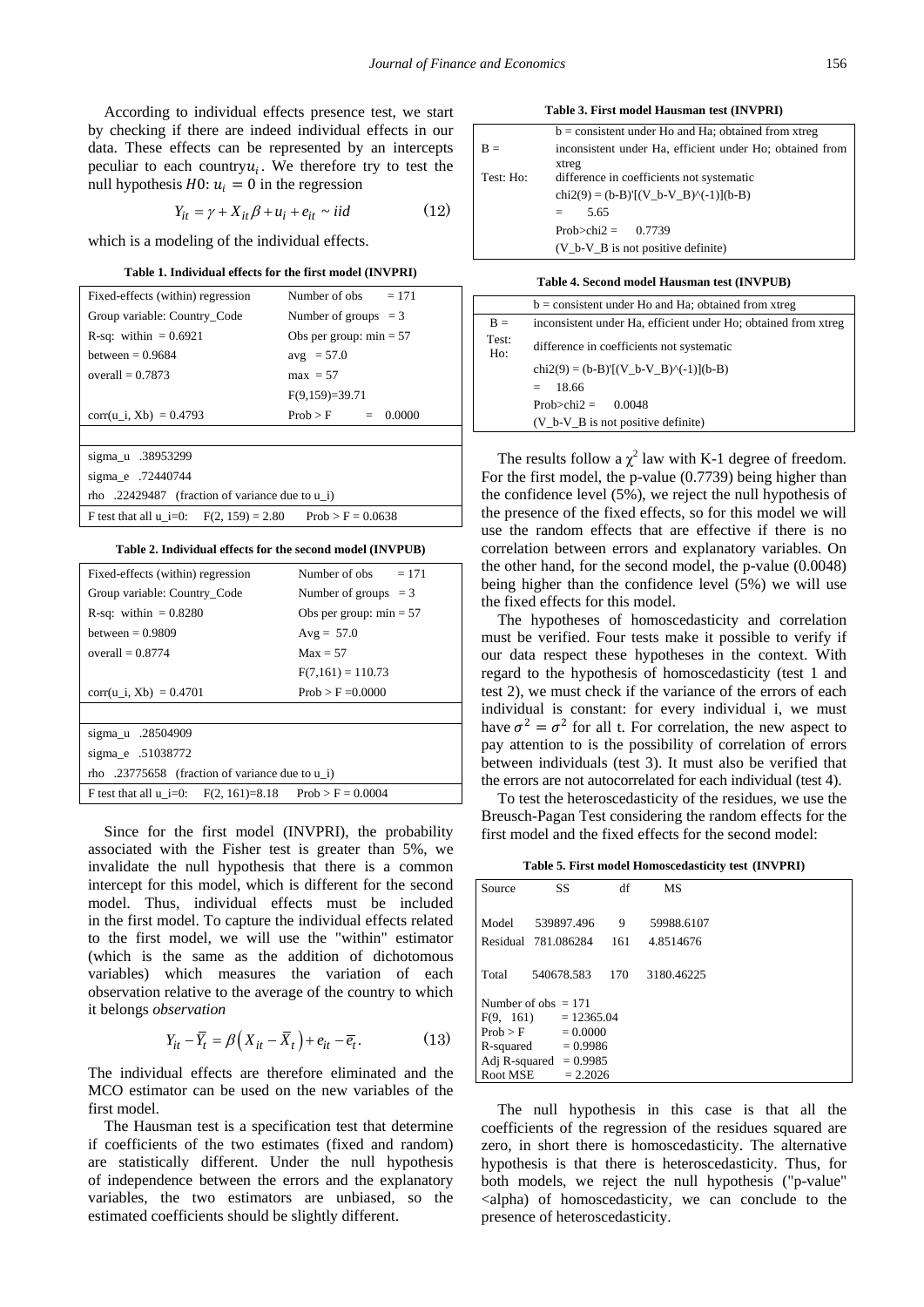**Table 6. Second model Homoscedasticity test (INVPUB)**

| Source   | SS                       | df  | <b>MS</b>  |
|----------|--------------------------|-----|------------|
|          |                          |     |            |
| Model    | 431713.29                | 7   | 59988.6107 |
|          | Residual 710.044688      | 163 | 4.35610238 |
|          |                          |     |            |
| Total    | 432423.334               | 170 | 2543.66667 |
|          | Number of obs $= 171$    |     |            |
|          | $F(9, 161) = 14157.91$   |     |            |
| Prob > F | $= 0.0000$               |     |            |
|          | $R$ -squared $= 0.9984$  |     |            |
|          | Adj R-squared $= 0.9983$ |     |            |
| Root MSE | $= 2.0871$               |     |            |

So we have  $\sigma_{tt}^2 = \sigma^2$  for all i, t which necessarily implies that  $\sigma_{tt}^2 = \sigma^2$  for all t and  $\sigma_t^2 = \sigma^2$  for everything i. It is not necessary to perform the test of inter-individual heteroscedasticity (Modified Wald test) which is considered here as test 2.

Since the second model does not contain individual effects and has fixed effects, the analysis is continued with the correlation test (test 3). However, for the first model although this is theoretically possible, some software like STATA does not allow to test the correlation if our model includes random effects (so we continue to test 4). As heteroscedasticity has been concluded in an attempt to obtain more information on the form of heteroscedasticity, GLS (GLS) is used for the second model where:

$$
\hat{\beta}_{MCG} = \left(X'\hat{\Omega}^{-1}X\right)^{-1}X'\hat{\Omega}^{-1}y
$$
\n
$$
and \ \widehat{Var}\left(\hat{\beta}_{MCG}\right) = \left(X'\hat{\Omega}^{-1}X\right)^{-1}.
$$
\n(14)

For the second model contemporary correlation between individuals, to test the correlation presence of inter-individual errors for the same period, therefore:  $E(e_{it}, e_{it}) \neq 0$  for  $i \neq j$ , we use the Wald test. The null hypothesis of this test is the independence of residues between individuals. This test verifies that the sum of the squares of the correlation coefficients between the contemporary errors is approximately zero. Since it is only necessary to test those under the diagonal, the resulting statistic follows a law of  $\chi^2$  of degree of freedom  $N(N - 1)/2$  equivalent to the number of restrictions tested. After the test under STATA 12.0 on the corrected panel, the value obtained on the  $\chi^2$  associated with the Wald test which is 1256.14 with a p-value of 0.0000 which is lower than the critical value (0.05), we confirm the null hypothesis: the errors are not correlated in a contemporary way.

For the first model autocrorrelation intra-indivudal, we try to check if the errors are autocorrelated  $E(e_{it}, e_{is}) \neq 0$ for  $t \neq s$  of autoregressive form (AR1):

$$
e_{it} = \rho e_{it-1} + Z_{it} \forall i = 1...N.
$$
 (15)

We perform a Wald test whose null hypothesis posits no autocorrelation of errors. STATA 12.0 produced the following results, the  $\chi^2$  associated with the Wald test is 95.18 with a P-Value de 0.0000 which is less than the critical value (0.05), and so errors of the indivuduals are not autocorrelated.

#### **5.2.1. Models Estimation**

For the first model (Private investment, INVPRI), we will begin by conducting preliminary tests applied to the time series (stationarity and cointegration) before making the estimates themselves.

In order to detect the possible presence of unit root in our series and to the extent that our methodological framework takes possible existence of structural heterogeneities among nations in our sample, we implement second-generation unit root tests. Thus, we used the unit root tests of [\[37\]](#page-15-1) (which imposes the same autoregressive coefficient for all series) and [\[38\]](#page-15-2) (which allows a heterogeneity of the coefficients) with a special look at the ADF-Fisher test. So, for our series. The [Table 7](#page-9-0) summarizes the tests of Levin-Lin-Chu (LLC), the Im-Pesaran-Shin (IPS) test and the increased Dickey-Fuller test using the Chi-square test (ADF-Fisher Chi-square).

**Table 7. LLC, IPS and ADF Chi-square unit test**

<span id="page-9-0"></span>

| <b>Variables</b>          | <b>Statistic</b><br>test LLC | <b>Statistic</b><br>test IPS | <b>Statistic test</b><br><b>ADF Chi-</b><br>square | <b>Integration</b><br>order |
|---------------------------|------------------------------|------------------------------|----------------------------------------------------|-----------------------------|
| <b>LOGINVPUB</b>          | $-9.04963$                   | $-7.65509$                   | 57,8167                                            | I(1)                        |
| <b>LOGINVPRI</b>          | $-5,71307$                   | $-5.90157$                   | 43.3501                                            | I(1)                        |
| <b>LOGCRINTB</b>          | $-2.45119$                   | $-3,07270$                   | 23.2148                                            | I(0)                        |
| <b>RSDPGE</b>             | $-9.49342$                   | $-11.4513$                   | 91.2291                                            | I(1)                        |
| <i><b>LOGSDEXTPGE</b></i> | $-6,77558$                   | $-4.97420$                   | 35.0290                                            | I(1)                        |
| <b>TCPIBr</b>             | $-5.97837$                   | $-6.05991$                   | 44.3369                                            | I(0)                        |
| <b>TDCHAr</b>             | $-2.45251$                   | $-3.89851$                   | 29.2852                                            | I(0)                        |
| <b>TERECH</b>             | $-7,59773$                   | $-7,39901$                   | 54,5325                                            | I(1)                        |
| <b>TINFL</b>              | $-6,01414$                   | $-4.60967$                   | 30.9198                                            | I(0)                        |
| <b>TINTr</b>              | $-6,17067$                   | $-6,86627$                   | 50,3857                                            | I(0)                        |

Unit root tests indicate that public investment under log, log private investment, the log of the public debt stock and guaranteed by the state, the ratio of public debt service and guaranteed by the state as well as that the terms of trade are assigned a unit root (see [Table 7\)](#page-9-0). The selection of lags numbers for each variable is calculated from Schwarz info criteron. Turning to the first differences, we find that all the aforementioned series become stationary.

We draw conclusions that they are integrated order one  ${I(1)}$  for the model with trend and constant that we used for these tests.

As public investment under log, private investment in logarithm, the logarithm of the stock of public debt and guaranteed by the state, the ratio of service of the public debt and guaranteed by the state as well as the terms of trade are integrated of order 1, there is a risk of cointegration.

We apply cointegration techniques to test the presence of long-term relationships between integrated variables. With regard to this test, for the first step, we started by determining the number of lags (from the VAR model (p) applied to all stationary series with a first difference) before conducting the Pedroni cointegration test which is suitable for the cointegration of Panel series such as ours.

[Table 8](#page-10-0) tells us that the number of lags associated with the cointegration test, which is determined by the Akaike Information Criterion and Schwartz Criterion is 15, this number will be applied for the cointegration test.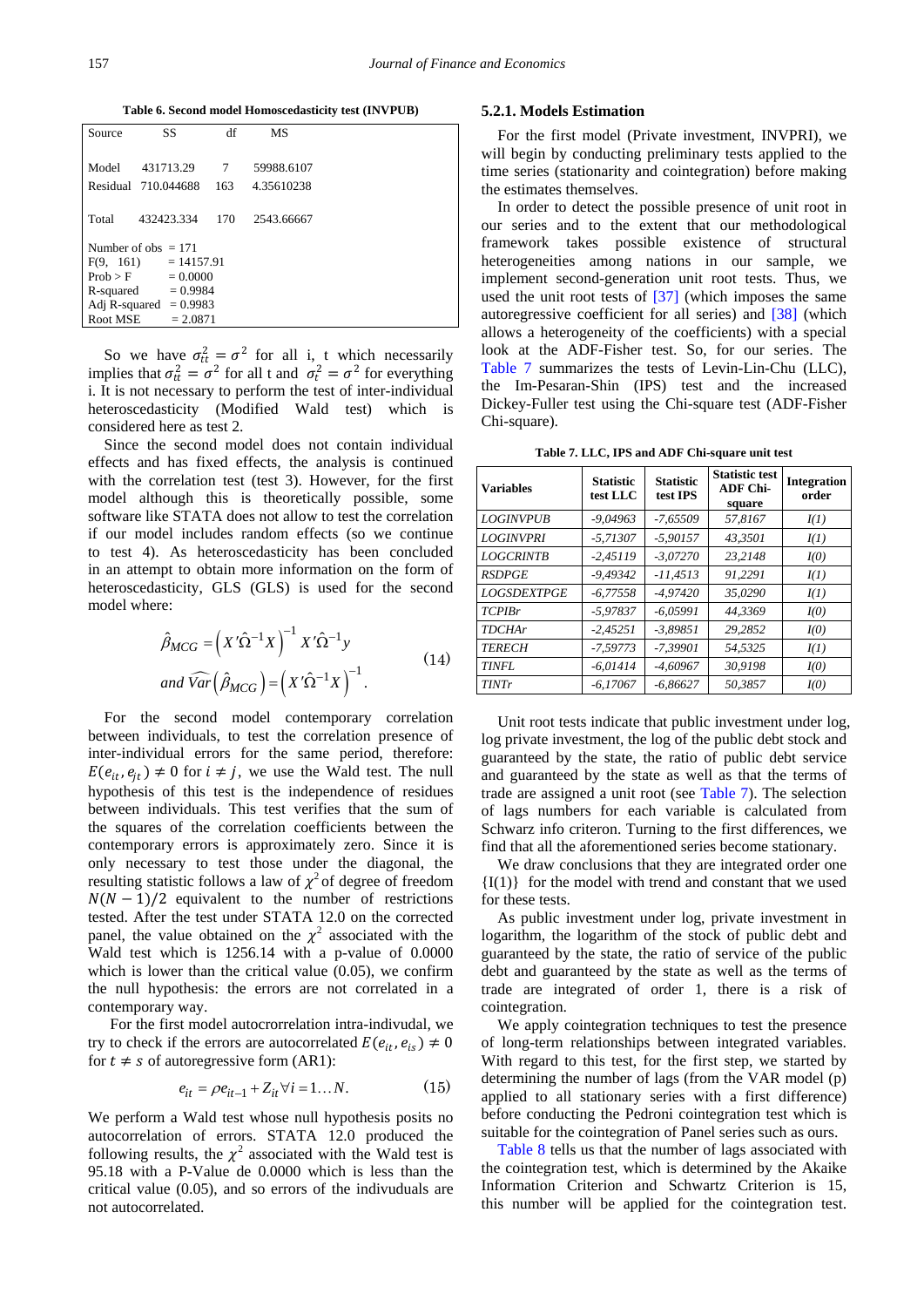For the latter, we apply Pedroni tests that take into account heterogeneity through parameters that can vary between individuals.

**Table 8. Number of lags applied to the cointegration test**

<span id="page-10-0"></span>

| <b>Vector Autoregression Estimates</b>       |             |
|----------------------------------------------|-------------|
| Date: 04/01/18 Time: 01:58                   |             |
| Sample (adjusted): 1961 2016                 |             |
| Included observations: 168 after adjustments |             |
| Standard errors in () & t-statistics in []   |             |
|                                              |             |
| Determinant resid covariance (dof adj.)      | 2.191769    |
| Determinant resid covariance                 | 1.827358    |
| Log likelihood                               | $-1242.550$ |
| Akaike information criterion                 | 15.14940    |
| Schwarz criterion                            | 15.70725    |

Thus, for the second step, we test the null hypothesis of the absence of cointegration by the procedure developed by [\[39\].](#page-15-3) This procedure, which aims to test cointegration in a Panel, consists of seven statistics that follow asymptotically the reduced normal centered law and that are based on a model that assumes that cointegration vectors are heterogeneous.

**Table 9. Pedroni cointegration test**

<span id="page-10-1"></span>

| Pedroni Residual Cointegration Test<br>Series: LINVPUB LFBCF INVPRI SERV<br>_DETTE LSTOCK_DETTE |       |                |          |             |        |  |
|-------------------------------------------------------------------------------------------------|-------|----------------|----------|-------------|--------|--|
| <b>TERME ECHAN</b>                                                                              |       |                |          |             |        |  |
| Date: 04/01/18 Time: 06:46                                                                      |       |                |          |             |        |  |
| Sample: 1960 2016                                                                               |       |                |          |             |        |  |
| Included observations: 171                                                                      |       |                |          |             |        |  |
| Cross-sections included: 3                                                                      |       |                |          |             |        |  |
| Null Hypothesis: No cointegration                                                               |       |                |          |             |        |  |
| Trend assumption: Deterministic intercept and trend                                             |       |                |          |             |        |  |
| Automatic lag length selection based on SIC with a max lag of 15                                |       |                |          |             |        |  |
| Newey-West automatic bandwidth selection and Bartlett kernel                                    |       |                |          |             |        |  |
| Alternative hypothesis: common AR coefs. (within-dimension)                                     |       |                |          |             |        |  |
|                                                                                                 |       |                |          | Weighted    |        |  |
|                                                                                                 |       | Statistic      | Prob.    | Statistic   | Prob.  |  |
| Panel v-Statistic                                                                               |       | 0.785440       | 0.2161   | 0.785440    | 0.2161 |  |
| Panel rho-Statistic                                                                             |       | -1.717478      | 0.0429   | -1.717478   | 0.0429 |  |
| Panel PP-Statistic                                                                              |       | $-3.145093$    | 0.0008   | $-3.145093$ | 0.0008 |  |
| Panel ADF-Statistic                                                                             |       | $-3.361443$    | 0.0004   | $-3.361443$ | 0.0004 |  |
| Alternative hypothesis: individual AR coefs. (between-dimension)                                |       |                |          |             |        |  |
|                                                                                                 |       | Statistic      | Prob.    |             |        |  |
| Group rho-Statistic                                                                             |       | $-1.134772$    | 0.1282   |             |        |  |
| Group PP-Statistic                                                                              |       | $-3.065399$    | 0.0011   |             |        |  |
| Group ADF-Statistic                                                                             |       | $-3.308928$    | 0.0005   |             |        |  |
| Cross section specific results                                                                  |       |                |          |             |        |  |
| Phillips-Peron results (non-parametric)                                                         |       |                |          |             |        |  |
| Cross ID                                                                                        | AR(1) | Variance       | HAC      | Bandwidth   | Obs    |  |
| $\mathbf{1}$                                                                                    | 0.406 | 0.084556       | 0.076007 | 6.00        | 56     |  |
| $\overline{2}$                                                                                  | 0.406 | 0.084556       | 0.076007 | 6.00        | 56     |  |
| 3                                                                                               | 0.406 |                | 0.076007 | 6.00        | 56     |  |
| Augmented Dickey-Fuller results (parametric)                                                    |       |                |          |             |        |  |
| Cross ID                                                                                        |       | AR(1) Variance | Lag      | Max lag     | Obs    |  |
| 1                                                                                               | 0.406 | 0.084556       | $\Omega$ | 15          | 56     |  |
| $\overline{c}$                                                                                  | 0.406 | 0.084556       | 0        | 15          | 56     |  |
| 3                                                                                               | 0.406 | 0.084556       | 0        | 15          | 56     |  |

According to [Table 9,](#page-10-1) five of the seven statistics invalidate the null hypothesis of no cointegration if we consider a level of significance equal to 5%. This leads us to conclude that there is a long-term relationship between our variables. The presence of a cointegration relationship is justified not only by three intra-dimensional type statistics called the parametric variance ration test (the rho-statistic panel, the pp-statistic panel and the ADF-statistic panel), but also by two other cross-dimensional statistics (The pp-statistic Group and ADF-statistic Group).

As a result, the set of tests related to cointegration analyzes shows the existence of a cointegration relationship. In the following lines, we will estimate the long-term relationship of cointegration using the most appropriate methods for this type of approach.

Since the selection of our variables and the periods considered were made on the basis of factors outside the study framework, this leads us to simplify the selection bias by using least squares as estimators.

| Table 10. First model Estimation of the short-term relationship |  |  |
|-----------------------------------------------------------------|--|--|
|-----------------------------------------------------------------|--|--|

| Dependent Variable: LFBCF_INVPRI_                       |                                               |            |                      |          |  |  |
|---------------------------------------------------------|-----------------------------------------------|------------|----------------------|----------|--|--|
| Method: Panel Least Squares                             |                                               |            |                      |          |  |  |
| Date: 04/01/18 Time: 09:38                              |                                               |            |                      |          |  |  |
| Sample: 1960 2016                                       |                                               |            |                      |          |  |  |
| Periods included: 57                                    |                                               |            |                      |          |  |  |
| Cross-sections included: 3                              |                                               |            |                      |          |  |  |
| Total panel (balanced) observations: 171                |                                               |            |                      |          |  |  |
| Variable                                                | Coefficient                                   | Std. Error | t-Statistic          | Prob.    |  |  |
| <b>LINVPUB</b>                                          | 0.873009                                      | 0.042500   | 20.54148             | 0.0000   |  |  |
| LSTOCK_DETTE                                            | $-0.003715$                                   | 0.038226   | $-0.097199$          | 0.9227   |  |  |
| SERV_DETTE                                              | 1.289522                                      | 0.573074   | 2.250183             | 0.0258   |  |  |
| TAUX INT REEL                                           | $-0.800980$                                   | 1.076439   | $-0.744101$          | 0.4579   |  |  |
| LCRED INT BRUT                                          | 0.032272                                      | 0.015808   | 2.041482             | 0.0428   |  |  |
| <b>TERME ECHAN</b>                                      | 0.014768                                      | 0.002527   | 5.844215             | 0.0000   |  |  |
| TAUX_CH_REEL                                            | 0.000728                                      | 0.000159   | 4.573535             | 0.0000   |  |  |
| TAUX INFLATION                                          | $-0.004198$                                   | 0.003596   | $-1.167146$          | 0.2449   |  |  |
| <b>KCE PIB</b>                                          | $-0.739708$                                   | 0.758626   | $-0.975063$          | 0.3310   |  |  |
| 0.830178<br>R-squared<br>Mean dependent var<br>19.99011 |                                               |            |                      |          |  |  |
| Adjusted R-squared                                      | 0.821792<br>0.865454<br>S.D. dependent var    |            |                      |          |  |  |
| S.E. of regression                                      | Akaike info criterion<br>0.365349<br>0.875268 |            |                      |          |  |  |
| Sum squared resid                                       | 21.62374<br>1.040619<br>Schwarz criterion     |            |                      |          |  |  |
| Log likelihood                                          | $-65.83544$                                   |            | Hannan-Quinn criter. | 0.942361 |  |  |
| 1.636702<br>Durbin-Watson stat                          |                                               |            |                      |          |  |  |

The explanatory powers of our model are high. On the whole in the short term for the countries of the economic community of the countries of the Great Lakes, public investment, the ratio of service of the public debt and guaranteed by the State, the gross domestic credit, the terms of trade as well real exchange rate positively impact private sector investment. On the other hand, the government-guaranteed stock of public debt, the real interest rate, the rate of inflation as well as GDP growth tend to crowd out private investments. So the estimated equation is as follows:

### *LINVPRI*

 $= 0,873 LINVPUB - 0,0037 LSTOCK DETTE$ 

+1,289SERV DETTE - 0,800TAUXD'INT REEL

0,032 *LCRED INT BRUT* +

(16)

+0,0147TERME ECHA

+0,00072TAUXD'ECHANG REEL

 $-0,00419 TAUX D'INFL - 0,739 CROISS$  PIB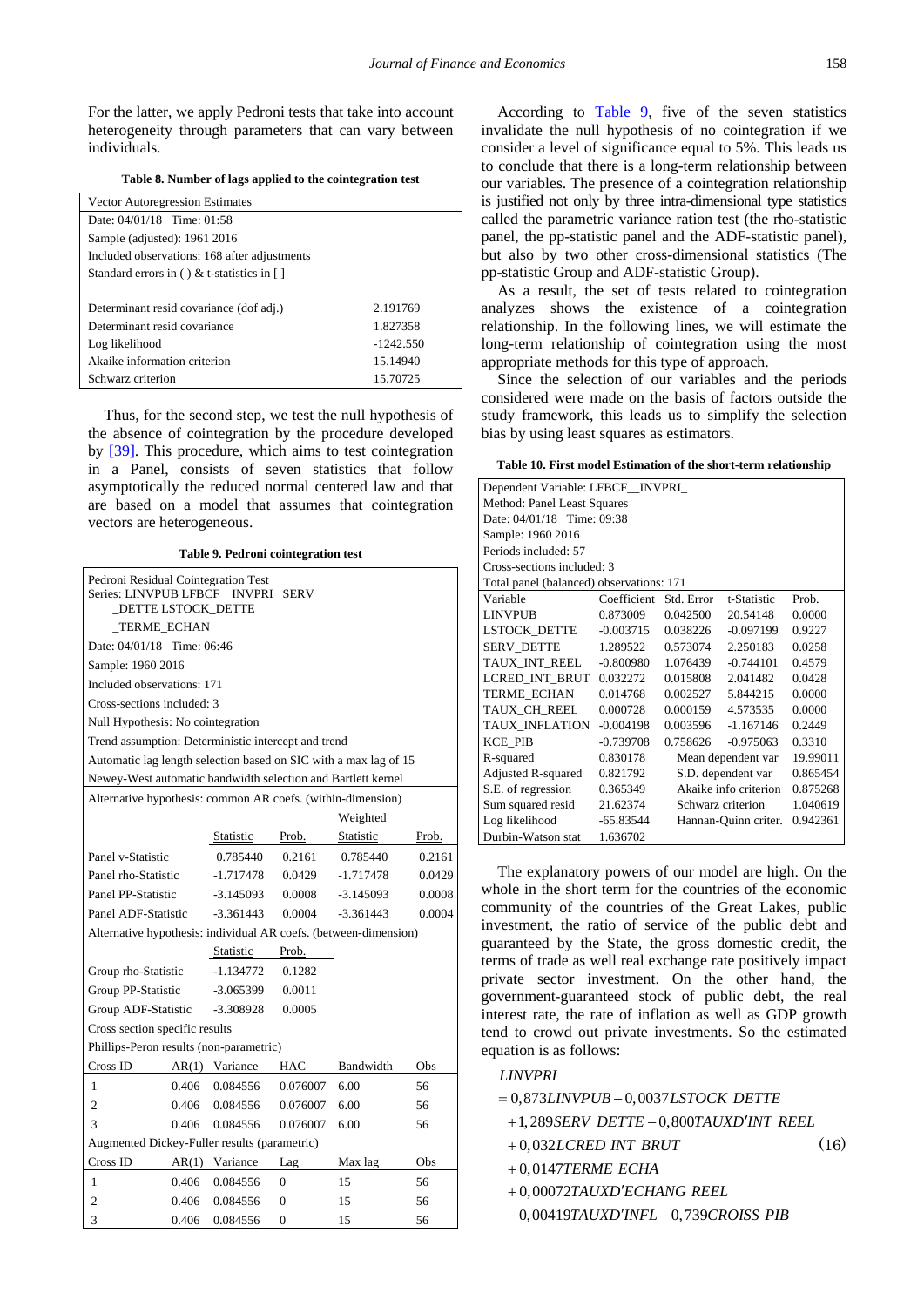Given the existence of the long-term relationship between our variables (see Cointegration Test), we will estimate the long-term relationship of our variables by Folly-Modified Ordinary Least Square (FMOLS) methods.

**Table 11. First model Estimation of the long term relationship with FMOLS** 

| Dependent Variable: FBCF_INVPRI_                                 |                                                    |                                    |             |        |  |
|------------------------------------------------------------------|----------------------------------------------------|------------------------------------|-------------|--------|--|
|                                                                  | Method: Panel Fully Modified Least Squares (FMOLS) |                                    |             |        |  |
| Date: 04/01/18 Time: 09:32                                       |                                                    |                                    |             |        |  |
| Sample (adjusted): 1961 2016                                     |                                                    |                                    |             |        |  |
| Periods included: 56                                             |                                                    |                                    |             |        |  |
| Cross-sections included: 3                                       |                                                    |                                    |             |        |  |
|                                                                  | Total panel (balanced) observations: 168           |                                    |             |        |  |
| Panel method: Pooled estimation                                  |                                                    |                                    |             |        |  |
| Cointegrating equation deterministics: C @TREND                  |                                                    |                                    |             |        |  |
| Coefficient covariance computed using default method             |                                                    |                                    |             |        |  |
| Long-run covariance estimates (Bartlett kernel, Newey-West fixed |                                                    |                                    |             |        |  |
| bandwidth)                                                       |                                                    |                                    |             |        |  |
| Variable                                                         | Coefficient                                        | Std. Error                         | t-Statistic | Prob.  |  |
| <b>LINVPUB</b>                                                   | $5.87E + 08$                                       | 88050396                           | 6.671486    | 0.0000 |  |
| <b>LSTOCK DETTE</b>                                              | $-3.41E+08$                                        | 65523013                           | $-5.208248$ | 0.0000 |  |
| <b>SERV DETTE</b>                                                | $-9.45E+08$                                        | $7.75E + 08$                       | $-1.218380$ | 0.2250 |  |
| TAUX_INT_REEL                                                    | $-3.04E + 08$                                      | $1.28E + 09$                       | $-0.237120$ | 0.8129 |  |
| LCRED INT BRUT                                                   | $1.25E + 08$                                       | 25625421                           | 4.861430    | 0.0000 |  |
| <b>TERME ECHAN</b>                                               | 8633817.                                           | 3133479.                           | 2.755346    | 0.0066 |  |
| TAUX_CH_REEL                                                     | 250554.0                                           | 198390.6                           | 1.262933    | 0.2085 |  |
| <b>TAUX INFLATION</b>                                            | 1291378.                                           | 4319119.                           | 0.298991    | 0.7654 |  |
| <b>KCE PIB</b>                                                   | -48894207                                          | $9.03E + 08$                       | $-0.054157$ | 0.9569 |  |
| R-squared                                                        | 0.822399                                           | $7.45E + 08$<br>Mean dependent var |             |        |  |
| Adjusted R-squared                                               | 0.806148                                           | S.D. dependent var<br>$8.34E + 08$ |             |        |  |
| S.E. of regression                                               | $3.67E + 08$                                       | Sum squared resid<br>$2.06E+19$    |             |        |  |
| Durbin-Watson stat                                               | 0.955719<br>$1.65E+17$<br>Long-run variance        |                                    |             |        |  |

In estimating long-term relationships, we maintain that for the member countries of the economic community of the Great Lakes countries, in the long term, public investment, gross domestic credit, trade terms, real exchange rate as well as the rate of inflation positively influence private investment. On the contrary, the government-backed and publicly guaranteed debt stock, the government-backed and publicly guaranteed debt service ratio, and GDP growth have a negative influence on private investment. Then, we pursue appling correction coefficient associated with recall force.

|  | <b>Table 12. Correction coefficient Estimation</b> |  |  |
|--|----------------------------------------------------|--|--|
|--|----------------------------------------------------|--|--|

| Dependent Variable: LFBCF_INVPRI_        |             |                                  |                              |          |  |  |
|------------------------------------------|-------------|----------------------------------|------------------------------|----------|--|--|
| Method: Panel Least Squares              |             |                                  |                              |          |  |  |
| Date: 04/01/18 Time: 12:03               |             |                                  |                              |          |  |  |
| Sample (adjusted): 1961 2016             |             |                                  |                              |          |  |  |
| Periods included: 56                     |             |                                  |                              |          |  |  |
| Cross-sections included: 3               |             |                                  |                              |          |  |  |
| Total panel (balanced) observations: 168 |             |                                  |                              |          |  |  |
| Variable                                 | Coefficient |                                  | Std. Error t-Statistic Prob. |          |  |  |
| D(LFBCF_INVPRI_-1) 4.830523              |             | 3.291136 1.467737                |                              | 0.1441   |  |  |
| R-squared                                |             | -531.818370 Mean dependent var   |                              | 20.00629 |  |  |
| <b>Adjusted R-squared</b>                |             | $-531.818370$ S.D. dependent var |                              | 0.864555 |  |  |
| S.E. of regression                       | 19.95641    | Akaike info criterion            |                              | 8.830912 |  |  |
| Sum squared resid                        | 66509.14    | Schwarz criterion                |                              | 8.849507 |  |  |
| Log likelihood                           | $-740.7966$ | Hannan-Quinn criter.             |                              | 8.838459 |  |  |
| Durbin-Watson stat                       | 0.027691    |                                  |                              |          |  |  |

The correction coefficient associated with the restoring force is positive and not significant (4,830,523). There is therefore no mechanism for error correction: in the long term, the imbalances between the variables do not evolve in the same direction. This confirms the failure to take into account an error correction model for our case.

Regarding the second model, in order to obtain more information on the form of heteroscedasticity, we then use the Generalized Least Squares (GCM):

**Table 13. Second model estimate with generalized least squares** 

| Coefficients: generalized least squares                           |             |           |         |                    |                 |             |
|-------------------------------------------------------------------|-------------|-----------|---------|--------------------|-----------------|-------------|
| heteroskedastic<br>Panels:                                        |             |           |         |                    |                 |             |
| Correlation: common $AR(1)$ coefficient for all panels $(0.7594)$ |             |           |         |                    |                 |             |
| 3<br><b>Estimated covariances</b><br>$\equiv$                     |             |           |         | Num. of obs        | $\equiv$        | 171         |
| Estimated autocorrelations =<br>1                                 |             |           |         | Num. of groups $=$ |                 | 3           |
| Estimated coefficients =<br>7                                     |             |           |         | Time periods       | $\quad \  \  =$ | 57          |
|                                                                   |             |           |         | Wald chi2(6)       | $\quad \  \  =$ | 266.53      |
|                                                                   |             |           |         | Prob > chi2        | $\equiv$        | 0.0000      |
| ln_INVPUB                                                         | Coef.       | Std. Err. | z       | P > z              | [95%            | C.Interval] |
|                                                                   |             |           |         |                    |                 |             |
| ln_FBCF_INVPRI                                                    | .2203       | .0460     | 4.79    | 0.000              | .1301           | .3105       |
| ln_STOCK_DETTE                                                    | .2210       | .0480     | 4.60    | 0.000              | .1269           | .3151       |
| SERV_DETTE                                                        | $-.0013$    | .0019     | $-0.72$ | 0.474              | $-.0052$        | .0024       |
| Kce_PIB                                                           | .0042       | .0024     | 1.75    | 0.080              | $-.0005$        | .0090       |
| $ln$ $APD$                                                        | .3538       | .0597     | 5.92    | 0.000              | .2367           | .4708       |
| DEFICIT_BUDG                                                      | $-3.51e-11$ | 3.69e-11  | $-0.95$ | 0.341              | $-1.07e-10$     | 3.72e-11    |
| TAUX_Kce_DEMO                                                     | .0182       | .0317     | 0.57    | 0.566              | $-.0439$        | .0804       |
| _cons                                                             | 3.654       | .9710     | 3.76    | 0.000              | 1.750           | 5.557       |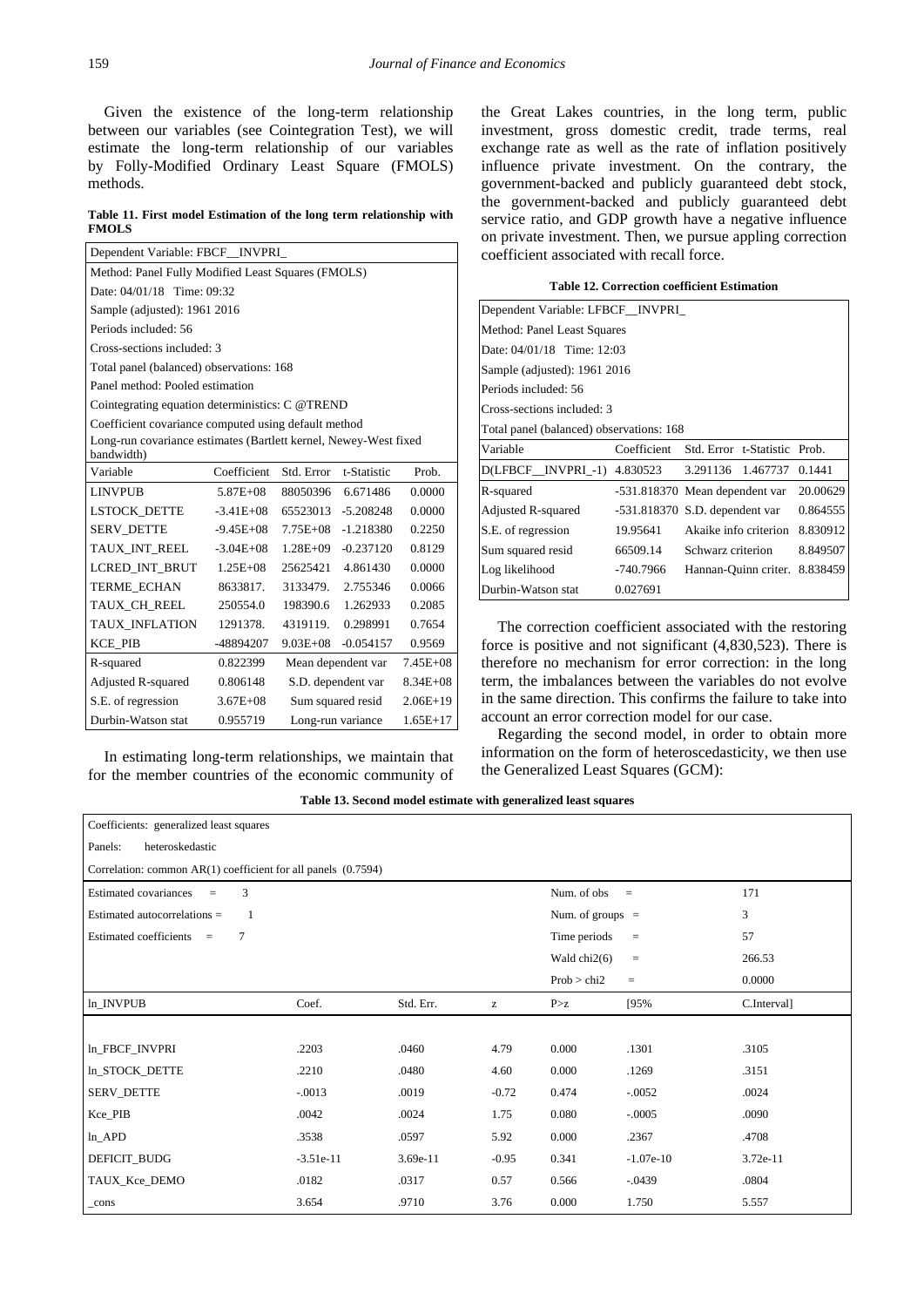The table above estimates the public investment model. Thus, private investment, government-guaranteed stock of public debt, real GDP growth rate, official development assistance and population growth rate positively influence public investment differently than the service ratio public debt and guaranteed by the State and the budget deficit which negatively influences it.

The table above estimates the public investment model. Thus, private investment, government-guaranteed stock of public debt, real GDP growth rate, official development assistance and population growth rate positively influence public investment differently than the service ratio public debt and guaranteed by the State and the budget deficit which negatively influences it.

To conduct some tests such as the Granger causality test, we need to determine the number of p-model p (p) lags with the four first-difference stationary variables that are involved in this test and represent our series interest. For this purpose the criteria Akaike Info Criterion (AIC) and Schwarz Info Criterion (SIC) are used.

**Table 14. Granger causality test**

| Pairwise Granger Causality Tests                          |      |                   |          |
|-----------------------------------------------------------|------|-------------------|----------|
| Date: 03/21/18 Time: 20:16                                |      |                   |          |
| Sample: 1960 2016                                         |      |                   |          |
| Lags: 9                                                   |      |                   |          |
| Null Hypothesis:                                          | Obs. | F-Statistic Prob. |          |
| D(INVPUB) does not Granger Cause<br>D(LFBCF INVPRI)       | 141  | 11.7965           | $3.E-13$ |
| D(LFBCF_INVPRI_) does not Granger Cause<br>D(INVPUB)      |      | 4.71721           | $2.E-05$ |
| D(LSTOCK_DETTE) does not Granger<br>Cause D(LFBCF INVPRI) | 141  | 4.26826           | 8.E-05   |
| D(LFBCF INVPRI) does not Granger Cause<br>D(LSTOCK DETTE) |      | 2.88066           | 0.0040   |
| D(SERV_DETTE) does not Granger Cause<br>D(LFBCF INVPRI)   | 141  | 1.32746           | 0.2296   |
| D(LFBCF_INVPRI_) does not Granger Cause<br>D(SERV DETTE)  |      | 21.5725           | $2.E-21$ |
| D(LSTOCK DETTE) does not<br>Granger<br>Cause<br>D(INVPUB) | 141  | 2.41873           | 0.0146   |
| D(INVPUB) does not Granger Cause<br>D(LSTOCK DETTE)       |      | 0.63942           | 0.7615   |
| D(SERV_DETTE) does not Granger Cause<br>D(INVPUB)         | 141  | 5.71051           | $1.E-06$ |
| D(INVPUB) does not Granger Cause<br>D(SERV_DETTE)         |      | 1.28883           | 0.2497   |
| D(SERV DETTE) does not Granger Cause<br>D(LSTOCK DETTE)   | 141  | 1.11206           | 0.3594   |
| D(LSTOCK_DETTE) does not Granger Cause<br>D(SERV_DETTE)   |      | 0.16161           | 0.9972   |

The table above tells us that there is a two-way causality between public investment and private investment, the same is true for the causal relationship between the stock of debt and private investment private investment causes debt service and not the opposite. The stock of debt and the service of the debt cause in the sense of granger the public investment and not the opposite.

# **6. Results Discussion**

In this section, it is a question of making an economic discussion of the results, of engaging the implications in terms of the economic policies, to make an overview on the future perspectives and to present at the end the different limits of this work.

# **6.1. Economic Discussion of Results and Verification of Research Hypotheses**

### **6.1.1. Relationship between Stock Public Debt Service and Investment**

Our analyzes show that the stock of public and publicly guaranteed debt has a negative impact on private investment both in the short term and in the long run, but this relationship is reversed when it comes to the relationship between the stock debt and public investment. We can therefore conclude that in cases of the presence of the negative effects of the existence of the heavy burden of debt reduces the incentive to invest for countries under-studies. Investors see the high burden of debt as a future tax on their income. The majority of these investors are a class of modern entrepreneurs who are able to appreciate the degree of indebtedness of the country, anticipate the consequences of the heavy burden of debt on their activities through future taxation given that the public power will always want to overtax in the future to be able to repay the debt and interest.

The high stock of debt also affected the credibility of ECGLC member states in terms of their ability to meet commitments. High debt leads creditors to no longer continue to lend to the States and this results in the decrease of financing contributing to the realization of the investments whose budgetary revenues can't make it possible to realize them. This result was supported by several empirical conclusions previously developed, notably those of [\[11\]](#page-14-9) and [\[13\].](#page-14-11) These results test one of our initial hypotheses, which postulated that the high stock of public debt depresses investment (public and private).

On the other hand, the stock of debt tends to increase public investment in the member nations of the economic community of the Great Lakes countries, and this is due to the fact that by borrowing more, we do so in such a way as to finance ourselves so much investments in major public works, despite the return operations and other diversions that are taking place in the land-use planning sector in some of the ECGLC member countries.

However, the coefficient measuring the effect of the stock of debt on private investment is significant in some economies. This is certainly related to the restructuring of some ECGLC economies now dominated by formal, easily taxable activities. Investors in this area consider the effect of the debt burden in their investment decision.

Moreover, the negative influence of public debt service on investment (long-term relationship between private investment and debt service and the relationship between public investment and debt service) is due to In the long run, the government devotes the resources from customs revenue to the payment of external debt service rather than to investment expenditure and this has an impact in the long run on the level of investment of private actors.

The non-significance of the coefficient sign in the private investment model is due either to a volume effect of exports or to the fact that the debt has undergone several treatments ranging from rescheduling to cancellation. Even if it remains above the threshold considered tolerable, its evolution is decreasing.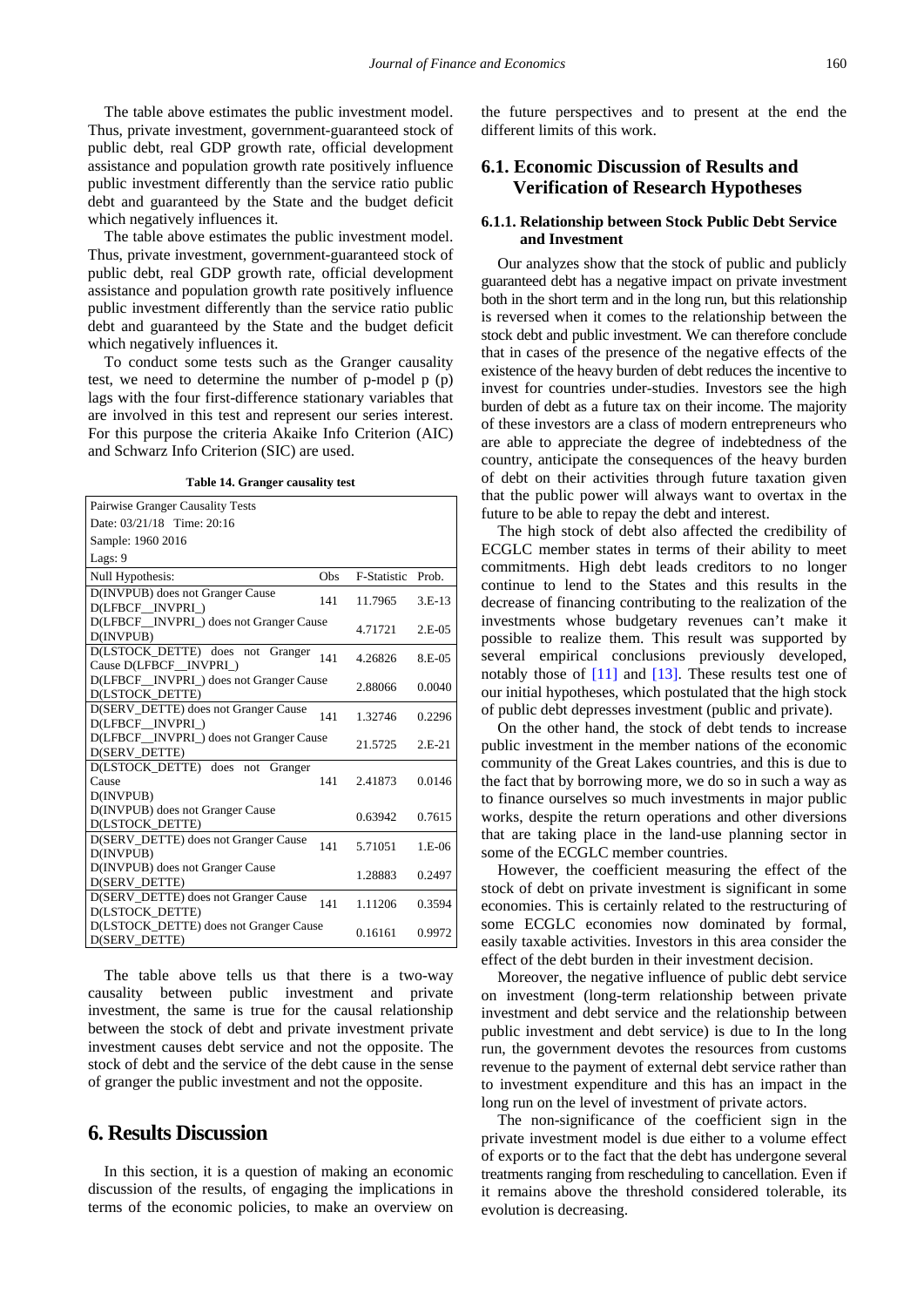### **6.1.2. Relationship between Public Investment and Private Investment**

Private investment has a positive impact on public investment and targets whether we are in the short or long term. As far as theoretical approaches are concerned, the explanation for this result can be found in the fact that the unprecedented increase in public investment made up of infrastructure-like infrastructure such as communication channels that link markets to one another to break the isolation of entire regions, to increase the opportunities for firms and to enable them to achieve significant economies of scale, which is to encourage private companies to settle in this promising environment. This result confirms our second hypothesis that public investment positively impacts private investment in ECGLC member states.

### **7. Economic Policy Recommendations**

The various results thus found will allow us to make a number of recommendations in terms of economic policy such as the redefinition of policies in favor of debt cancellation, the development of public investment policies to promote the activities of the country, the private sector and the implementation of export promotion strategies and the attractiveness of foreign investors. These policies can reduce the public debt of ECGLC member countries to a tolerable level and thus encourage the revival of investment.

# **7.1. Pursuing Policies to Cancel Debt Policies to Reduce Public Debt should be Undertaken**

The partners of the ECGLC member states have moreover recognized the over-indebtedness of these states because they consider it unsustainable. It is in this context that these States were admitted among the countries benefiting from the Heavily Indebted Poor Countries Initiative (HIPC). The governments of these countries must pursue economic and structural reforms, promote good economic and political governance in order to benefit more from these initiatives. The advantage of such an approach is to completely and definitively release the country from the burden of this debt which can not only dissuade public investments but also asphyxiate the emergence of private investments

# **7.2. Development of Public Investment Policies Favoring the Promotion of the Private Sector**

Public investments will have to be targeted and targeted so that they can play their role of complementarity or support for private investment. This presupposes that state interventions must be directed towards investment spending with short and long-term effects such as education, health, public infrastructures (roads, railways, rural installations, hydraulic ...). The crucial role of public infrastructure has been recognized by NEPAD. In this sense, ECGLC member states should increase the volume of investment in infrastructure by reducing the risks that

private investors face. Particular emphasis should be placed on the efficiency of these investments, particularly in public procurement and enforcement procedures, avoiding corrupt practices.

The State must also continue its policy of disengagement from the productive sector by completing the privatization program of public enterprises. This will enable him to avoid competing with the private sector, to which he must give the opportunity to play his full role. Government policies should then be limited to promoting a favorable business-friendly environment and creating stable macroeconomic and social conditions to minimize the external risks to economic operators. However, it must ensure that these privatizations are done in a transparent manner.

### **7.3. Strategies to Promote and Diversify Exports**

In this study we emphasized that we can't separate the debt crisis of a country from the fall in prices of its main export product. This allowed us to make recommendations for the promotion and diversification of export products. For example, many of the models that have studied debt sustainability compare the interest rate with the growth rate of GDP or exports. Once this indicator is believed, we can conclude that the debt is at an intolerable level.

# **8. Future Prospects**

The states of the economic community of the Great Lakes countries must reduce their borrowing to increase the financing of public investment sources at a certain level of the increase in private investment and devote themselves to what these countries can present as resources even if indebtedness will be a heavy burden for future generations. That is, the ECGLC member countries still have to rely much more on the financial resources they receive internally through tax or other means to finance their investment programs. However, this tax must be balanced so as not to negatively influence private sector investment.

# **9. Limits and Routes of Research**

Like any research work, ours also suffers from a number of limitations. The first limit is related to the source diversity of the data relating to the same variable (World Bank, International Monetary Fund, different national banks of the States under-study). It would still be useful to determine the threshold beyond which the public debt of the ECGLC member states negatively affects the rate of public or private investment. This is a second limitation that future research focusing on the same theme could incorporate into their analysis. Finally, the fact that we have considered the Panel model as a whole conceals the realities of each ECGLC country, other researchers can conduct state-by-state analyzes. The limits thus underlined do not in any way diminish the relevance of the conclusions which we have reached and which confirm certain assertions developed in our review of the literature.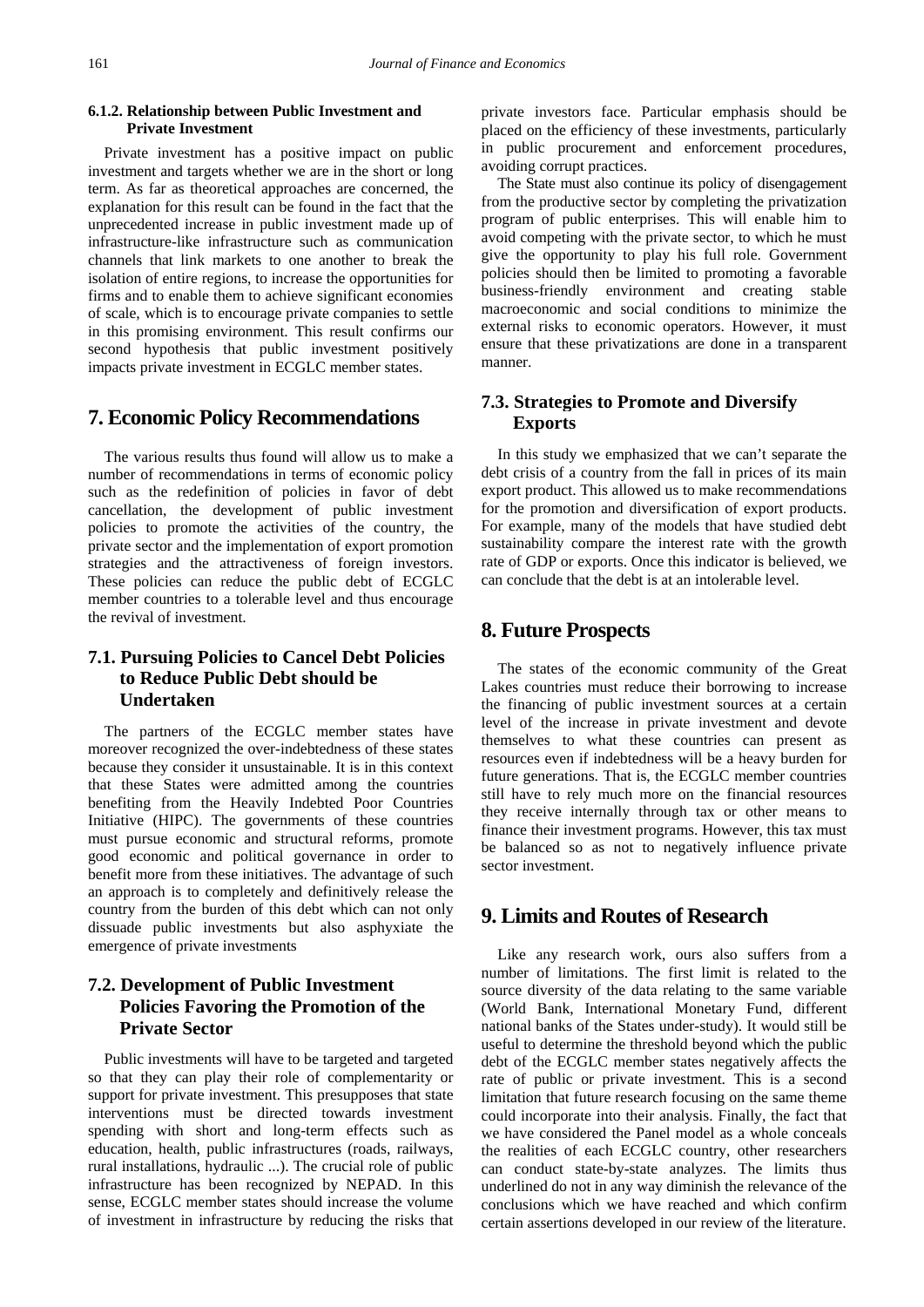# <span id="page-14-0"></span>**10. Conclusion**

Our main objective in initiating this study was to examine the effects of public debt on public and private investment. This led us to first present all the different theoretical and empirical approaches to the issue and introductory approaches before making a brief presentation of the methodology. The individual effects tests were conducted and supported by the hausman specification test, after having tested the homogeneity and correlation of the errors of our models.

The individual effects tests concluded that these so-called individual effects were uniquely present for the private investment model, and that the random effects for the same model were different from the public investment model, which contains random effects in application of the hausman test. Thus, with the fixed effects associated with the heterogeneity of the data for the public investment model, we applied the Least Squares Generalized.

As for the private investment model, we went through all the steps before we went to the estimates by testing the stationarity using the LLC, IPS and ADF-Chi square methods and that led us to test the cointegration of some of our series. The result was that the series were wedged together and this led us to estimate long-term relationships of the private investment model with the use of Fully-modified OLS.

At the end of the estimates we noted that for ECGLC, public investment positively influences private investment and vice versa, hence the complementary and substitutability character. In addition, the stock of public and publicly guaranteed debt has a positive influence on public investment and at the same time has a negative influence on private investment. Finally, the negative influence between investment (private short-term and public) and debt service is reflected in our analyzes differently from the relationship between private short-term investment and debt service, which is a relationship positive. These estimates have generally confirmed our assumptions. The different implications and recommendations taking into account the results were given in point 4.

We do not pretend to have touched on all the aspects related to this theme, nevertheless the few pithy aspects give an important base. Other researchers can approach in the same direction as we by insisting on the study of the debt sustainability of ECGLC member states.

# **References**

- [1] MILLET, D., & TOUSSANIT, E. (2012). 65 questions, 65 réponses sur la dette. *La FMO et la Banque mondiale*.
- <span id="page-14-1"></span>[2] NAUTET, M., & MEENSEL, V. (2013). *Impact économique de la dette publique.* Bruxelles: De Boeck.
- <span id="page-14-2"></span>[3] BERR, E. (2005). La dette des pays en développement : bilan et perspectives. *Université Montesquieu-Bordeau IV.*
- <span id="page-14-4"></span>[4] IMF. (2010, Octobre). Perspectives de l'économie mondiale: Reprise, risques et rééquilibrage, Études économiques et financières.
- <span id="page-14-5"></span>[5] CARTON, B. (2013). Dette et croissance. *Editions La Découverte*. [6] MBUYI, M. (2008). Droit international public, Cours inédit, G3
- <span id="page-14-6"></span>Droit,. *UNIGOM*.
- <span id="page-14-7"></span>[7] WARNER, A. (1992). Did the debt crisis cause the investment crisis? *Quaterly Journal of Economics*, *107* (4).
- <span id="page-14-3"></span>[8] GAIDAM, M. (s.d.). Impact de la dette publique sur l'investissement au Niger, Mémoire DEA. *Université Cheikh Anta Diop*, 106.
- <span id="page-14-8"></span>[9] GREEN, J., & VILLANUEVA, D. (1991). Private lnvestment in Deve1loping Countries. *IMF Staff Papers*.
- [10] SERVEN, L., & SOLIMANO, A. (1993). Debt crisis, adjustment policies and capital formation in developing countries. *World Development*.
- <span id="page-14-9"></span>[11] DESPHANDE, A. (1997). The debt overhang and the disincentive to invest. *Journal of development Economics, 52*.
- <span id="page-14-10"></span>[12] BLEJER, M., & KHAN, M. (1984). Government policy and private investment in developing countries. *IMF staff papers, 31* (2).
- <span id="page-14-11"></span>[13] WERE, M. (2001). The impact ofexternal debt on growth and private investment in Kenya: An empirical assessment. *Working paper, Kenya Institute for public policy research and analysis*.
- <span id="page-14-12"></span>[14] CLEMENTS, B., BHATTACHARYA, R., & NGUYEN, T. (2005). L'allégement de la dette peut-il doper la croissance des pauvres ? *FMI*.
- <span id="page-14-13"></span>[15] Bank World. (2015). *Bilan de l'exercice.* Washington D.C: Word Bank.
- <span id="page-14-14"></span>[16] J.-E. STURM (2011), *Explaining IMF Lending Decisions after the Cold War*, The Review of International Organizations, vol. 6.
- <span id="page-14-15"></span>[17] Eggertsson & KRUGMAN (2012), Debt, deleveraging, and the liquidity trap: A fisher-Minsky-Koo approach, *Quarterly Journal of Economics.* 127(3).
- [18] TORNELL & VALESCO (1992). The tragedy of the commons and economic growth: Why does capital flow from poor to rich countries? *Journal of Political Economy,* 100(6): 1208-1231.
- <span id="page-14-16"></span>[19] COHEN, D. (1993, June). Low Investment and Large LOC Debt in the 1980's. *American Economics Review.* 436-449.
- <span id="page-14-17"></span>[20] Raffinot, M. (1998). Soutenabilité de la dette extérieure: de la théorie aux modèles d'évaluation pour les pays à faible revenu. *Document de travail*.
- <span id="page-14-18"></span>[21] FITZGERALD, A. H. (1992). Empirical investment equations for developing countries in striving. *World Bank*.
- <span id="page-14-27"></span>[22] ELBADAWI, I., NDULU, B., & NDUNGU, N. (1997). Debt overhang and economic growth in SubSaharan, in External finance for low-income countries. (Z. I. (eds.), Éd.) *International Monetary Fund*.
- <span id="page-14-19"></span>[23] HOFMAN, B., & REISEN, H. (1990). Debt Overhang, Liquidity Constraints and Adjustement Incentives. *OECD Developpement Centre Working Paper* (30).
- <span id="page-14-20"></span>[24] HANSEN, B. E. (2001). Econometrics of Structural Change: Dating Breaks in U.S. Labour Productivity. *Journal of Economic Perspectives, 15* (4), 117-128.
- <span id="page-14-21"></span>[25] BURAK, G., & RAFFINOT, M. (2001). Surendettement et effet d'éviction: le cas de la Turquie. *La Turquie et le Développement*.
- <span id="page-14-22"></span>[26] Banque Mondiale (1989), *L'Afrique Sub-saharienne, de la crise à une croissance durable, Etude de prospective à long terme,*  Washington D.C.
- <span id="page-14-23"></span>[27] CHOWDHURY, K. A. (1994). Structural Analysis of External Debt and Economic Growth: Sorne Evidence from Selected Countries in Asia and Pacific. *Applied economics*, *26*.
- <span id="page-14-24"></span>[28] International Monetary Fund. (1990, Juin). Growth, External, and Sovereign Risk in Small Open Economy. (S. p. Fund), Éd.) *Palgrave Macmillan Journals*, 388-417.
- <span id="page-14-25"></span>[29] OJO, O., & OSHIKOYA, T. W. (1995). "Determinants of Long-Tenn Growth: Sorne African Results". *Journal of African Economics , 4* (2), 163-191.
- <span id="page-14-26"></span>[30] DESSUS, S., & HERRERA, R. (1996, Mars). Capital public et croissance: une étude économétrique sur un panel des pays en développement dans les années 80. *Mimeo, Centre de Développement*.
- <span id="page-14-28"></span>[31] HJERTHOLM, P., LAURSEN, J., & WHITE, H. (1998). Macroeconomic issues in foreign aid. *A paper presented at a conference of foreign aid, Development economics research group (DERG), Institute of economics, university of Conpenhagen.*
- <span id="page-14-29"></span>[32] FOSUS, A. K. (1999). The External debt Burden and Economie Growth in the 1980s: Evidence from Sub-saharan Africa. *Canadien Journal of Developmenl Studies*.
- <span id="page-14-30"></span>[33] ROCKERBIE, D. (1994). Did the debt crisis cause the investment crisis? Further evidence. *Applied Economies* (26), 731-738.
- <span id="page-14-31"></span>[34] OSHIKOYA (1994), Macroeconomic Determinants of Domestic Private Investment in Africa: An empirical analysis, *Economic Development and Cultural Change*, vol 42, issue 3, 573-96.
- [35] SUNDARARAJAN and THAKUR (1980), TUN WAI and WONG (1982), Fund-supported adjustment Programs and Economic growth, *International Monetary Fund,* Washington DC, (1985).